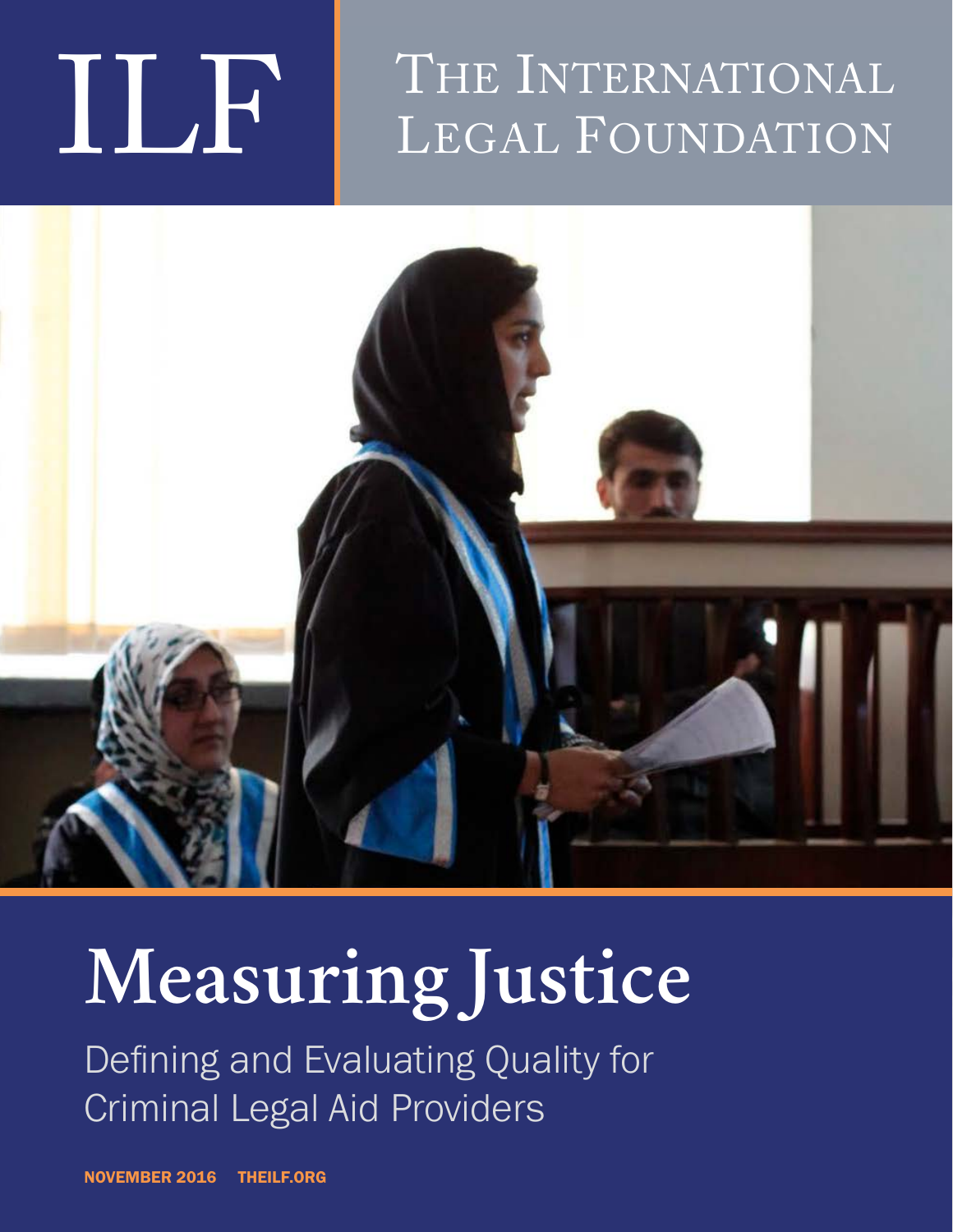This publication has been prepared by Joshua Perry, Principal Consultant, Elm1 Consulting & Advocacy, for The International Legal Foundation (ILF).

In preparing and drafting the publication, Josh Perry worked closely with Jennifer Smith, executive director of the ILF, and Nicole Taylor, program director of the ILF, and consulted extensively with the ILF's legal advocates and M&E experts worldwide, including ILF deputy program director Holly Hobart; Hanane Fatahallah and Chiraz Bejaoui, defense lawyers with ILF-Tunisia; Nael Ghannam, country director, and Ghadanfar Kamanji, legal director of ILF-West Bank; Mohammad Nabi Waqar, country director, Ahadullah Azimi, training director, Zamary Tamim, strategic litigation director, and Abdul Qayum Ahmadzai, monitor and evaluation manager at ILF-Afghanistan; and Ajay Shankar Jha "Rupesh", country director of ILF-Nepal.

The ILF received valuable guidance in the development of this publication from Roger Smith, a consultant and former director of JUSTICE in the UK, and Amy Crawford, Campbell Advising LLC.

The ILF is particularly grateful for the expert assistance that Jon Gould, Professor of Public Affairs and Law at American University, and Andrew Davies, Director of Research at the Office of Indigent Legal Services in New York, provided in the conceptualization of how to define and measure legal aid, and in the drafting of this publication.

Jennifer Smith, Nicole Taylor and ILF communications officer Liz Riegel edited the final text of the publication. Design and text layout by Ahmad Dowla.

Cover: An ILF-Afghanistan clinical legal education student delivers an argument for the defense at a mock trial.

Copyright © 2016 The International Legal Foundation. All photos © 2016 The International Legal Foundation. All rights reserved.

No part of this publication may be reproduced, stored in a retrieval system, or transmitted in any form or by any means without the prior permission of the publisher.

#### Published by:

The International Legal Foundation (ILF) 111 John St., #1040 New York, NY 10038 www.theilf.org

For more information, email press@theilf.org.

### THE INTERNATIONAL<br>LEGAL FOUNDATION

The International Legal Foundation (ILF) is a leading global advocate for the right to counsel for the poor, and a specialist in the provision of quality criminal defense services to poor and marginalized accused in post-conflict and transitioning countries. An integral part of the ILF's approach is its commitment to building the capacity of legal aid providers to provide quality and effective criminal defense services. To date, the ILF has represented more than 40,000 people and has trained and mentored hundreds of lawyers in Afghanistan, Nepal, Tunisia and the West Bank to provide effective legal aid services to poor and marginalized accused. The ILF also regularly provides advice and assistance to countries, legal aid providers and international organizations around the world. The ILF played a key role in drafting the United Nations Principles and Guidelines on Access to Legal Aid in Criminal Justice Systems, the first international instrument on legal aid, and the Early Access to Legal Aid in Criminal Justice Processes: Handbook for Policymakers and Practitioners, published by UNDP and UNODC. In 2014, the ILF helped convene the world's first international criminal legal aid conference in South Africa, and in November 2016, the ILF will co-host the second such conference in Argentina.

The ILF is grateful to Open Society Foundations and the Oak Foundation, whose generous support of the ILF, and commitment to supporting the development of legal aid worldwide, has enabled us to draft this publication.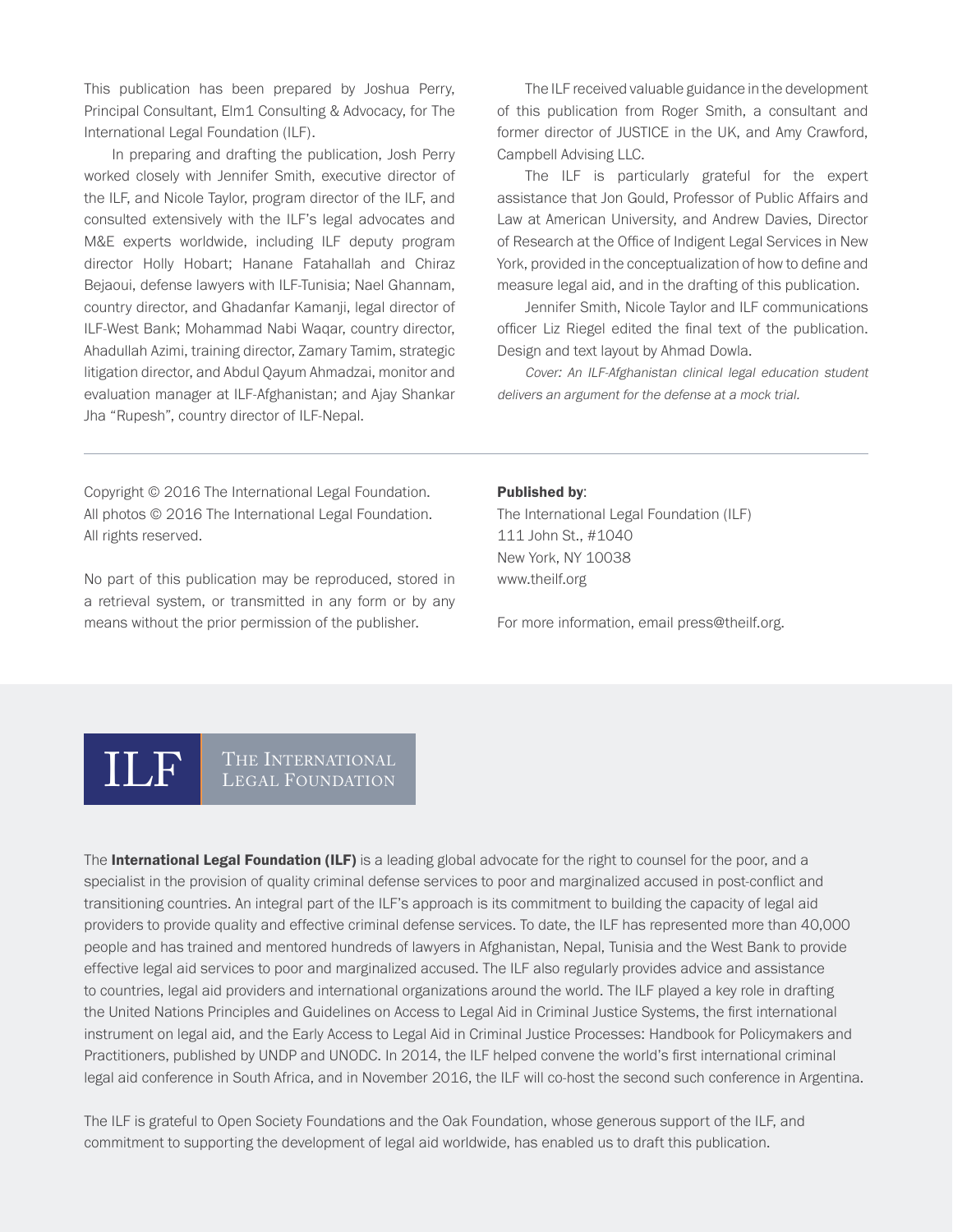## **Measuring Justice**

| <b>EXECUTIVE SUMMARY</b>                                 | 4              |
|----------------------------------------------------------|----------------|
| <b>GLOSSARY</b>                                          | 7              |
| PART I                                                   |                |
| <b>WHY DOES QUALITY MATTER?</b>                          | 8              |
| The Right to Legal Aid Means Quality Legal Aid           | $\overline{9}$ |
| Quality Legal Aid = Process + Outcomes                   | 11             |
| <b>Quality Assurance</b>                                 | 12             |
| <b>PART II</b>                                           |                |
| <b>WHAT IS QUALITY?</b>                                  | 14             |
| <b>Quality Starts with Clarity</b>                       | 15             |
| The Rights that Shape Legal Aid                          | 15             |
| From Client Rights to Attorney Performance Standards     | 16             |
| Developing Consensus International Performance Standards | 18             |
| <b>PART III</b>                                          |                |
| <b>HOW DO WE MEASURE QUALITY?</b>                        | 22             |
| <b>Towards Quality Assurance</b>                         | 23             |
| Why Measure?                                             | 23             |
| <b>Evaluating Criminal Legal Aid Programs</b>            | 25             |
| <b>What Should We Measure?</b>                           | 28             |
| <b>ENDNOTES</b>                                          | 34             |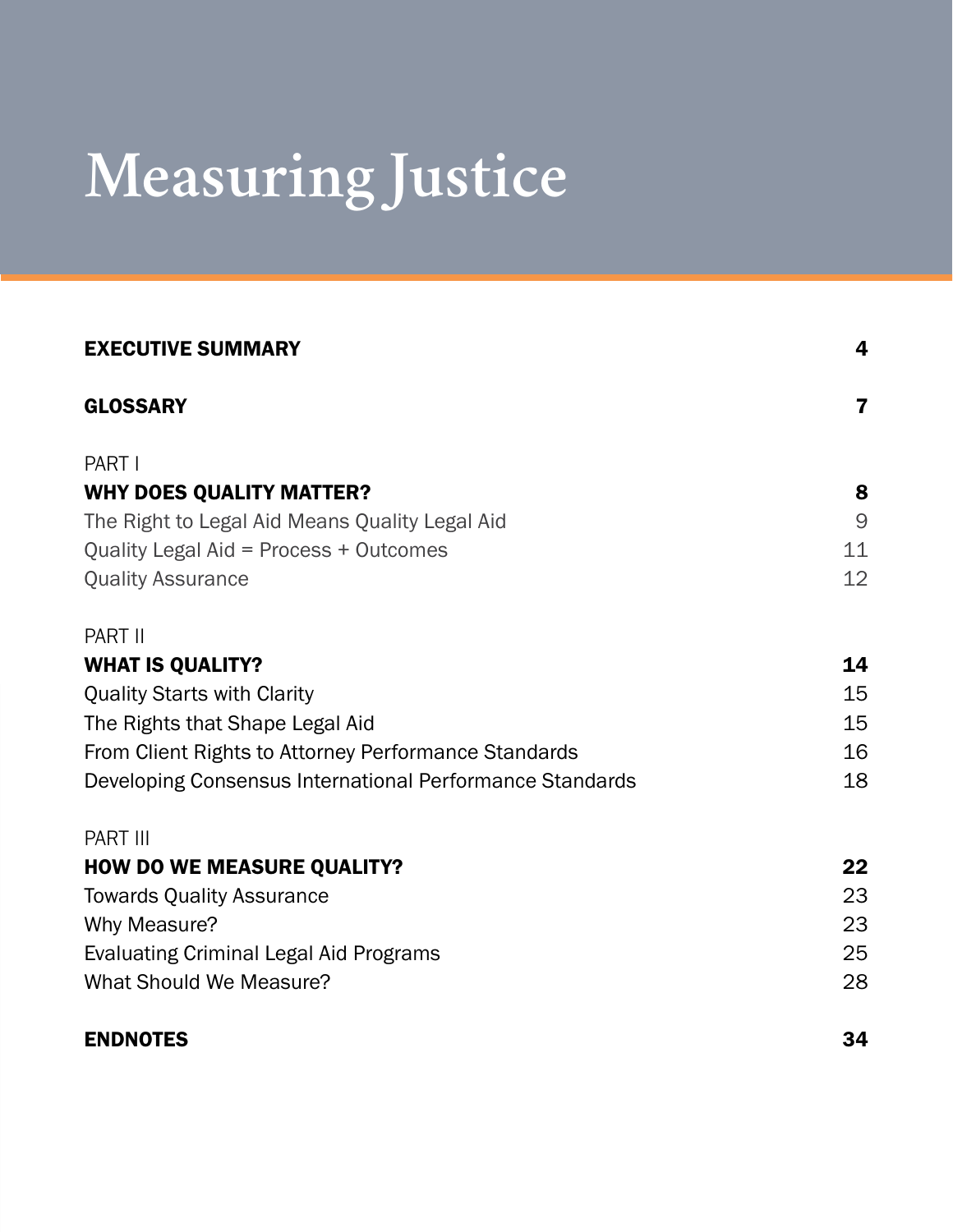### **Executive Summary**

The right to a fair trial demands that those who are charged with a crime, and who cannot afford a lawyer, be provided with access to legal aid. But the mere presence of a lawyer in court is not enough to satisfy this requirement. A growing body of international norms requires that the indigent accused be provided with access to *quality* legal aid – welltrained, skilled, and experienced legal aid providers who follow best practices and thereby contribute to just outcomes.

This report is intended to contribute to an international consensus around best practices in defining and measuring quality in criminal legal aid services. It has three key points:

- 1. **Quality matters**. Quality is a key component of the right to legal aid and the human right to a fair trial. The right to legal representation for the criminally accused means little or nothing if it is not the right to quality legal representation.
- 2. We can define quality legal representation. We can clearly define quality legal representation with reference to a set of consensus international norms that, together, tell us what legal aid providers need to do in order to ensure fairness and maximize justice and liberty for their clients. Those norms can and should be distilled

down into a set of consensus performance standards for criminal legal aid providers.

3. We can measure quality legal representation. Measurement is critical to evaluation – the systematic determination of the quality of criminal legal aid services. Legal aid providers need measurement and evaluation to know whether they are living up to their obligation to provide quality legal aid for their clients.

**Part I** of the report shows how quality matters, reviewing case studies of legal aid evaluations to show that quality legal representation has been shown to make a real difference in both the fairness of the criminal justice process and the outcomes experienced by vulnerable people in the justice system.

For instance:

- Legal aid providers who meet with their clients early and often can increase both client satisfaction with their representation and trust in the fairness of the justice system.
- Legal aid providers who advocate for their client's release at detention hearings can increase pretrial liberty for their clients.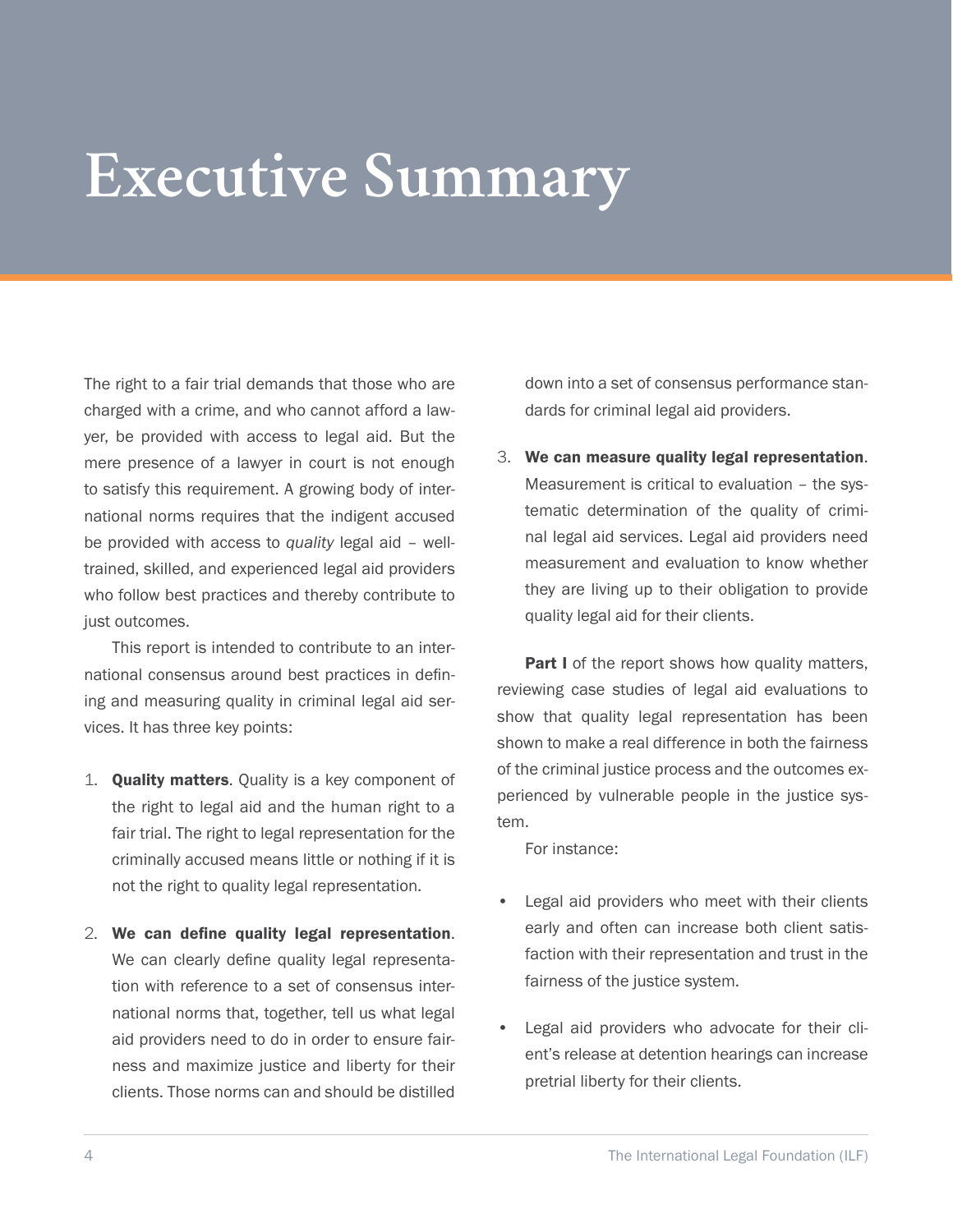• Legal aid providers who prepare their defenses thoroughly and investigate their cases carefully can reduce conviction rates and lengths of sentences.

These examples, and a review of international norms around the right to legal assistance for the criminally accused, show that criminal legal aid is about both process and outcomes. In other words: legal aid is high-quality when legal aid provider activities track best practices in legal representation and contribute to just results. In order to promote the high-quality legal aid to which clients are entitled, the criminal legal aid community must dedicate itself to quality assurance – which means first defining quality with specificity, and then developing methods of measuring and evaluating the process and outcomes of legal aid services.

**Part II** makes the case for defining quality clearly by detailing the types of legal aid services that are considered best practices, and the essential components of quality legal aid.

The international community has already come a long way towards developing a consensus understanding of the norms that mandate fairness for accused people in criminal proceedings. Those norms guarantee essential rights for the criminally accused, like the right to freedom from unnecessary or arbitrary pretrial detention; the right to investigate independently the prosecution's charges and to explore a defense case; the right to confront and cross-examine prosecution witnesses and evidence; and the right to appeal.

Those rights, in turn, give shape to legal aid providers' duties or obligations – the legal aid services that they must perform in order to render quality representation. Those activities can be articulated in performance standards – written guidelines that

define with specificity the activities that criminal legal aid providers must or should perform in order to fulfill their duties to their clients. The global community of criminal legal aid providers should work together to define a consensus set of model performance standards that can be adapted by jurisdictions around the world. While an exhaustive set of standards is beyond the scale of the report, Part II proposes ten core practice principles that encapsulate the core obligations of criminal legal aid providers – that is, the building blocks of quality criminal legal aid processes:

- 1. Provide Early Representation. A legal aid provider should endeavor to meet with the client at or near the time of arrest or initial detention, and before any interrogation; and should interview clients within 24 hours of appointment or assignment to their case.
- 2. Provide Client-Centered Advocacy. A legal aid provider should counsel the client thoroughly and empower the client to make all of the important decisions in the case.
- 3. Advocate for Pretrial Liberty. A legal aid provider should advocate for the client's release from pretrial custody at the earliest possible opportunity and throughout the case, as appropriate.
- 4. Engage in Independent Fact Investigation. A legal aid provider should conduct an independent fact investigation, including visiting the scene of the alleged offense and interviewing all potential witnesses in the case.
- 5. **Engage in Diligent Preparation**. A legal aid provider should develop coherent, creative,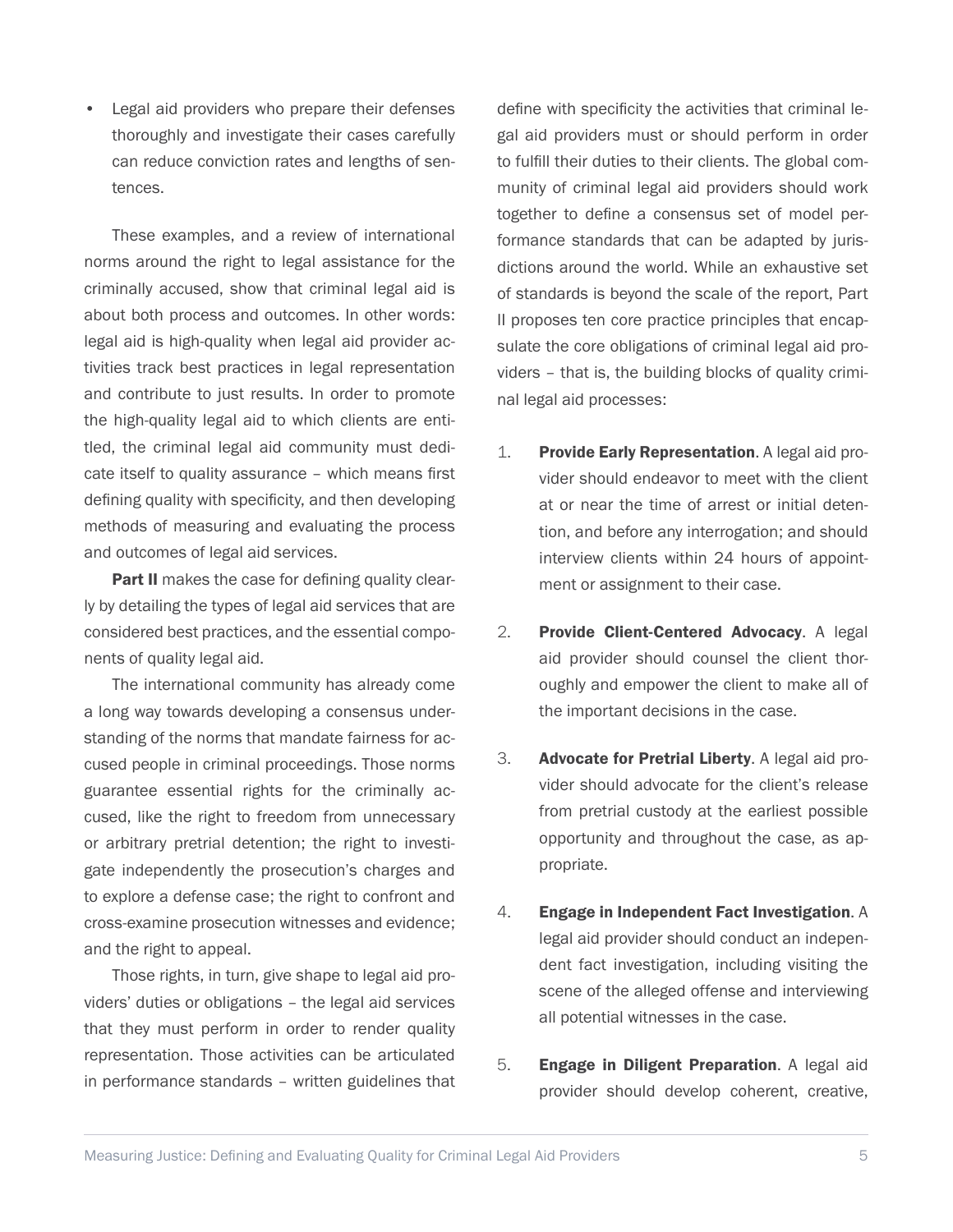and comprehensive case plans and strategies, and prepare carefully and thoroughly for every court hearing.

- 6. Engage Expert Assistance. A legal aid provider should consider engaging expert consultants and witnesses wherever appropriate.
- 7. Engage in Pretrial Litigation. A provider should timely file and argue all pretrial pleadings that may be advantageous for the client, applying the substantive and procedural law with skill and expertise.
- 8. Defend the Client at Trial. A legal aid provider should present clear, focused, forceful arguments that deploy both law and facts effectively in support of a compelling trial theory, and conduct skilled witness examinations.
- 9. **Engage in Sentence Mitigation.** A legal aid provider should argue for the least restrictive result at sentencing, presenting the court with creative alternatives to imprisonment wherever appropriate.
- 10. File Appeals. A legal aid provider should preserve a complete record for appeal and timely file appellate briefs that apply the law skillfully to raise every reasonable claim on the client's behalf.

Finally, **Part III** discusses measurement and evaluation of legal aid, explaining ways in which legal aid advocates can use this information to secure resources, reform systems, and continuously improve the quality of services to clients. Part III explores the three kinds of evaluations – process, impact, and cost-benefit – that providers can use to inquire into the quality and value of criminal legal aid services,

and gives examples of how some legal aid providers around the world have used evaluation. In structuring their evaluations, legal aid providers and administrators should select quality metrics that are:

- Instrumental The selection of metrics should be driven by the evaluation needs;
- **Feasible** The metrics should be relatively easy to collect;
- Profound The metric should say something important about the subject of the evaluation; and
- Intuitive It should be easy for a layperson to understand the relationship between the metric and the subject of the evaluation.

The report concludes with an illustration of an evaluation model for a criminal legal aid provider, demonstrating how the legal aid provider can move from 1) defining quality legal assistance through articulating clear practice principles to 2) selecting outcome and output metrics that will help the legal aid provider to measure the quality of its legal aid services.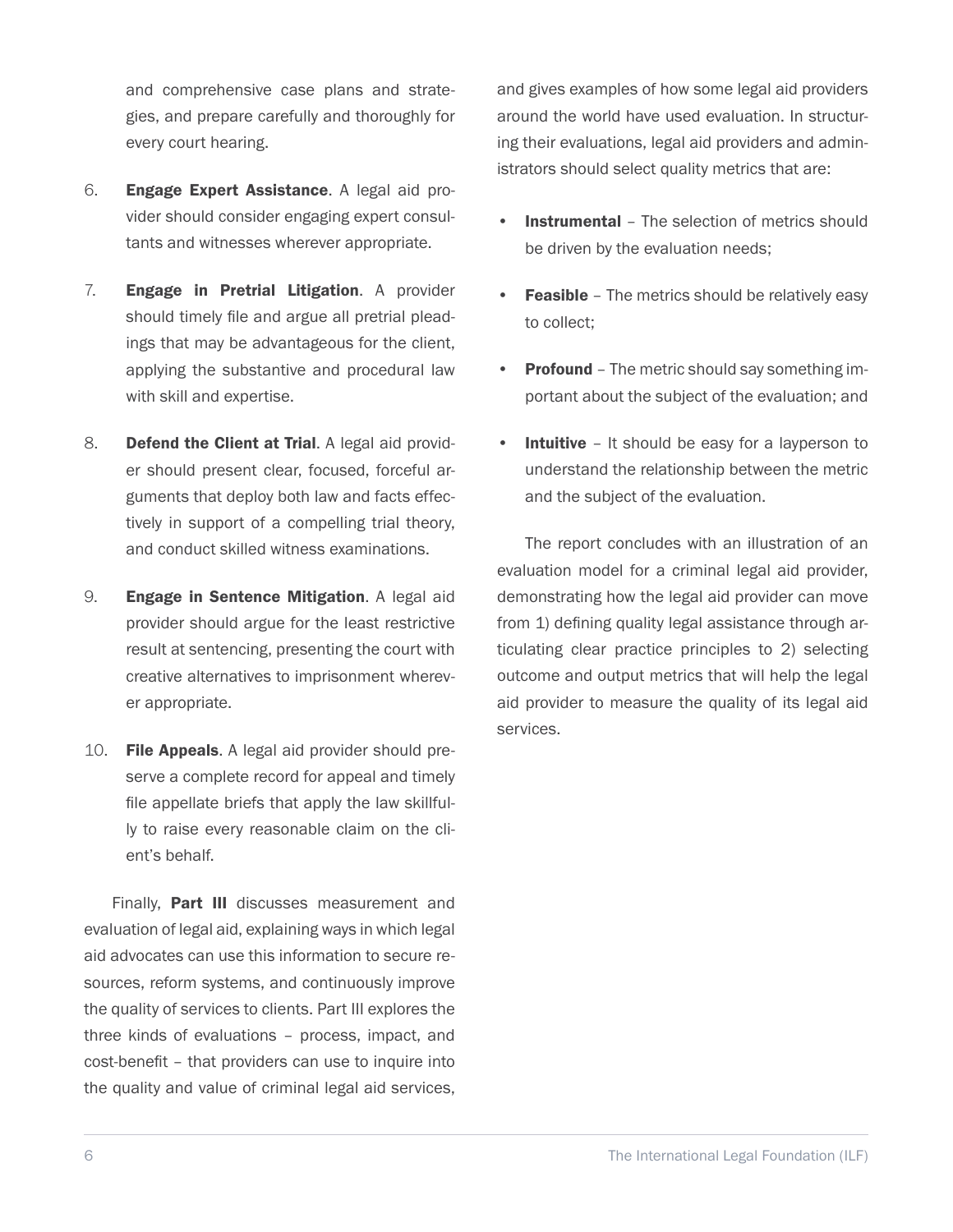### **Glossary**

Legal aid services are the specific tasks that legal aid providers perform in the course of representing their clients. Examples include interviewing and advising the client, writing motions or applications to the court, investigating the case, and defending the client at trial. Legal aid services can be counted – that is, quantified – and can also be evaluated qualitatively. In theory, if the right legal aid services are provided in the right way, the legal representation will be more likely to result in the desired outcomes.<sup>1</sup>

**Evaluation** is the systematic inquiry into the quality and/or value of criminal legal aid services in light of defined criteria.

Legal aid provider is the person-a lawyer, paralegal, law student or other professional-who directly provides legal aid services to people accused of criminal offenses.

Legal aid service provider is an organization or agency that employs or contracts with legal aid providers to provide legal aid services.

**Outcomes** are the changes in the real world that can result from the proper provision of legal aid services. Outcomes are not driven entirely by legal aid provider activities, but also respond to any number of external factors. For the purposes of this report, outcomes can be divided into two categories. Case outcomes occur at the case level and are measurable using objective and externally-verifiable data. Examples can include pretrial release, dismissals, convictions, and length of any sentence. Perceptual **outcomes** are measurable in terms of the changes in perception by clients and others. Examples can include client satisfaction with the representation, client agreement that the trial and outcome was fair, and increased community trust in the justice system. Perceptual outcomes and case outcomes can be related. For instance: A client who perceives that she was treated fairly and who therefore views the court as legitimate may be more likely to follow the judge's probation orders and less likely to violate probation.<sup>2</sup> Other kinds of outcomes may be significant for criminal legal aid providers–for instance, life outcomes like obtaining a job or recidivism–but are beyond the scope of this report.

**Outputs** are the direct, quantifiable products of legal aid services. For example: If the legal aid service is "writing motions," the output will be the written motion itself.

**Performance Standards** are written guidelines that define with specificity the activities that legal aid providers must or should perform in order to fulfill their duties to their clients.

**Quality** is a characteristic of legal aid services that describes the extent to which legal aid providers perform the intended legal aid services and increase the likelihood of achieving the intended results. There are two ways of measuring quality: In terms of process–providing the right legal aid services–and in terms of outcomes–obtaining the right results. Legal aid quality is not binary but instead exists on a spectrum, where higher-quality representation more frequently involves performing the intended activities and/or producing the intended outcomes.

**Quality Assurance** is the process of ensuring that legal aid services meet quality expectations.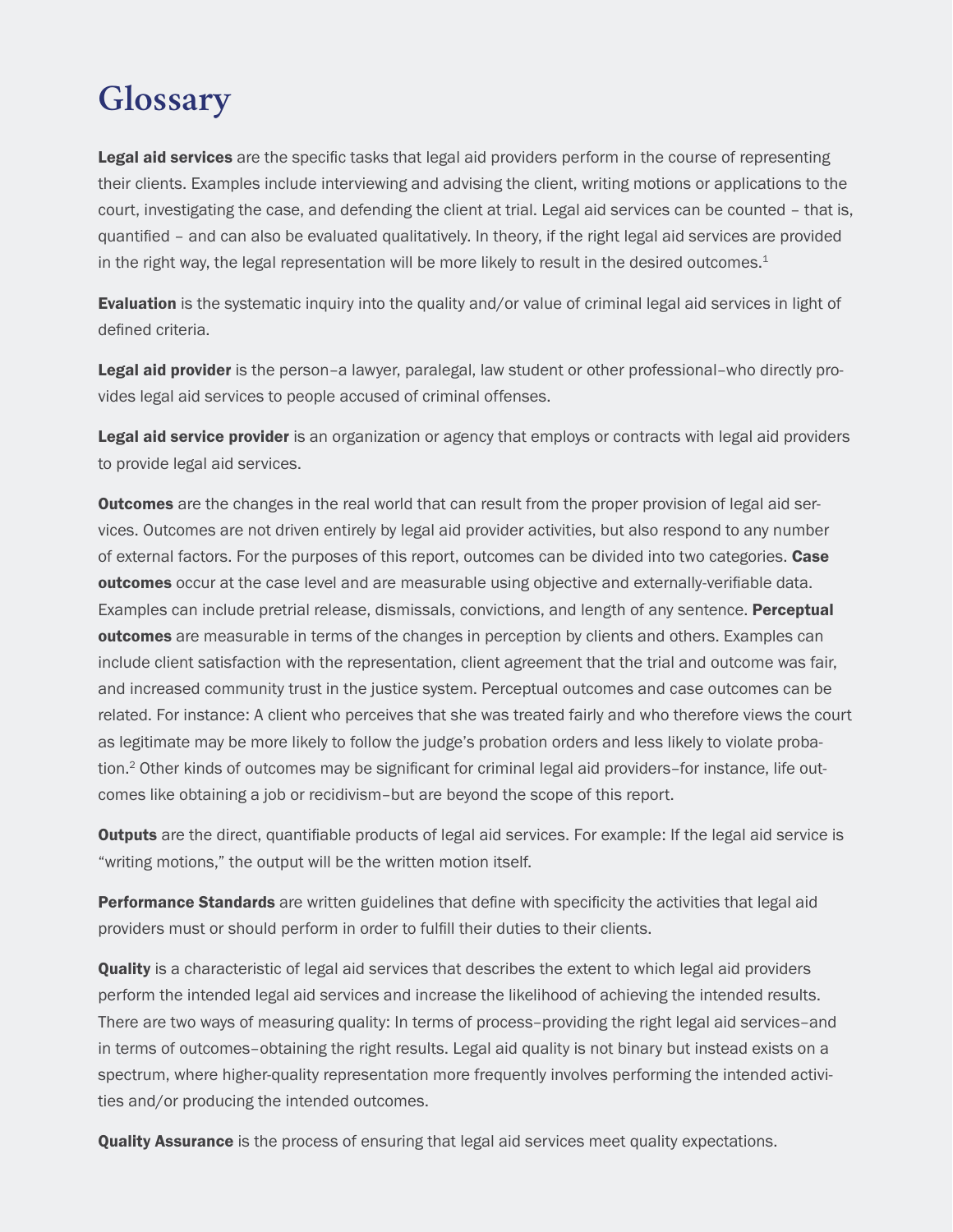### **Why Does Quality Matter?**

- Accused persons have a right to legal representation, and the right to legal representation means the right to quality representation. Higher quality representation has been shown to make a real difference in both the fairness of the criminal justice process and the outcomes experienced by vulnerable people in the justice system.
- Quality in criminal legal aid has two parts, process and outcomes. Criminal legal aid is high-quality to the extent that it provides the intended services through application of best practices in legal representation (process) and increases the likelihood of producing the intended results (outcomes). Outcomes affected by quality representation can include increased pre-trial and post-conviction liberty and increased client satisfaction.
- In order to promote the quality legal aid representation to which clients are entitled, the criminal legal aid community must dedicate itself to quality assurance – which means first defining quality with specificity, and then developing methods of measuring and evaluating the processes and outcomes of legal aid services.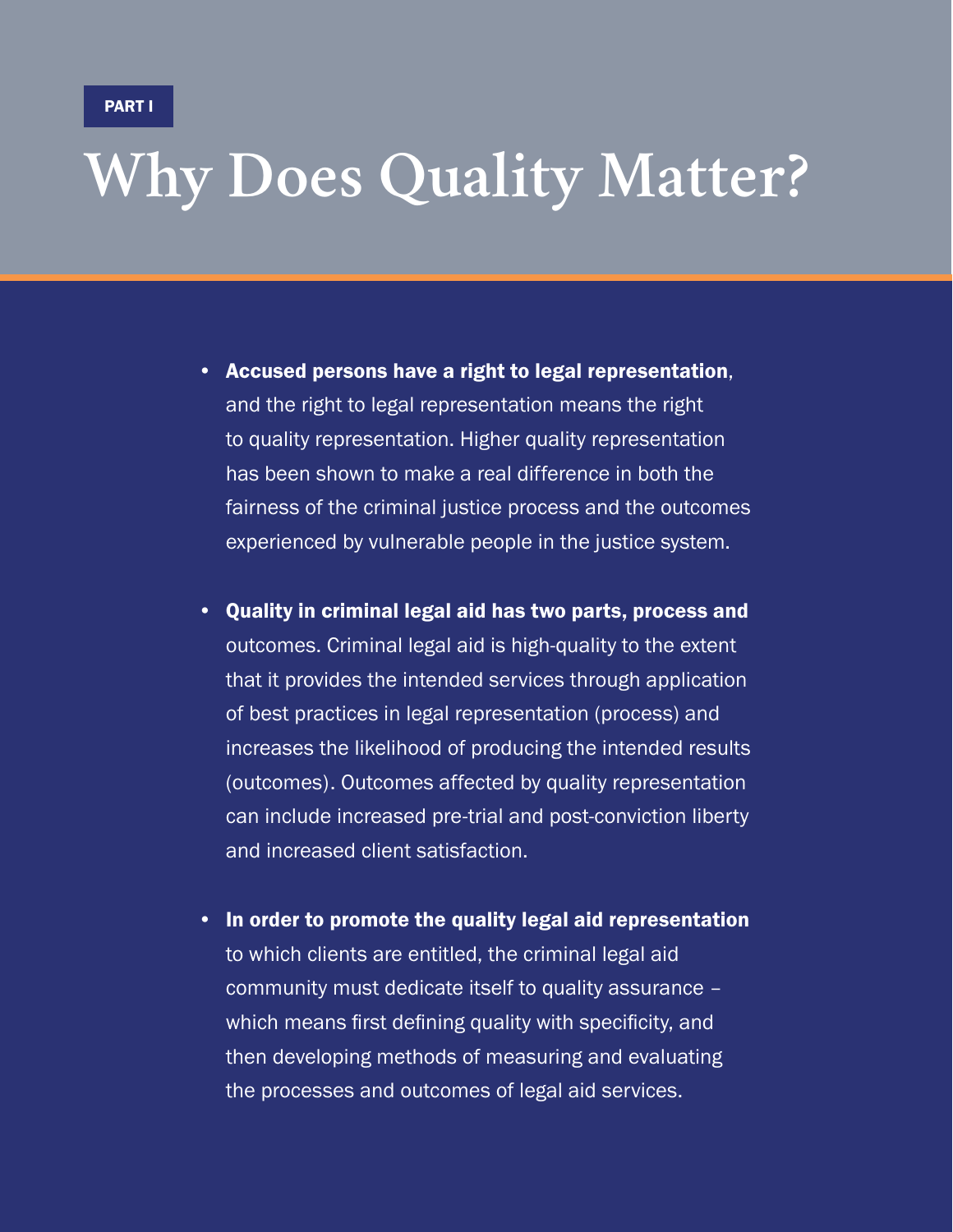

What are some of the things that make up high-quality representation? We interview clients at police stations. We get out in the street to investigate cases. We put together social files to argue for pretrial release. That helps to make the system fair for everyone. Our advocacy is changing the way that the judicial police and the public prosecutor act. The prosecutor just told me that he reads our pleadings to learn what the law is!

> Hanane Fatahallah Lawyer, International Legal Foundation – Tunisia

#### The Right to Legal Aid Means Quality Legal Aid

The right to free legal aid for every criminal defendant who is unable to afford a lawyer is a widely-accepted principle of law and an essential component of the right to a fair trial.3 The *United Nations Principles and Guidelines on Access to Legal Aid in Criminal Justice Systems* call on States to "ensure that anyone who is detained, arrested, suspected of, or charged with a criminal offence punishable by a term of imprisonment or the death penalty is entitled to legal aid at all stages of the criminal justice process."4 Consistent with the *UN Principles and Guidelines* and with article 14 of the *International Covenant on Civil and Political Rights*, most States guarantee the right to free legal representation for poor and vulnerable persons accused of crimes.<sup>5</sup>

But the rights to legal aid and to a fair trial depend on more than just "the mere presence of the applicant's lawyer in the hearing room."6 A growing body of international norms teaches that fairness for accused people requires *quality* legal aid representation – well-trained, skilled, and experienced providers who follow best practices and contribute to just outcomes.

Research that has been conducted on legal aid increasingly shows that quality matters.<sup>7</sup> Legal aid providers who care about quality – performing all of the activities necessary to protect their clients' rights – are more likely to achieve just results, including increased pretrial release; increased client satisfaction; and increased community-wide trust in the justice system. Of course, performing a given activity does not guarantee a given outcome. Many factors beyond a legal aid provider's control – like the strength of the prosecution's case, the underlying law, and the predispositions of the trier of fact – have an important impact on outcomes. But, over the run of many cases, quality representation does make a real and measurable difference:

• Legal aid providers who meet with their clients early and often increase client satisfaction and trust in the fairness of the justice system. Case outcomes-like not-guilty verdicts and avoiding imprisonment–are critically important to clients, but they are not the only kinds of outcomes that matter. Also important are perceptual outcomes – the ways in which perceptions change as a result of legal aid advocacy. These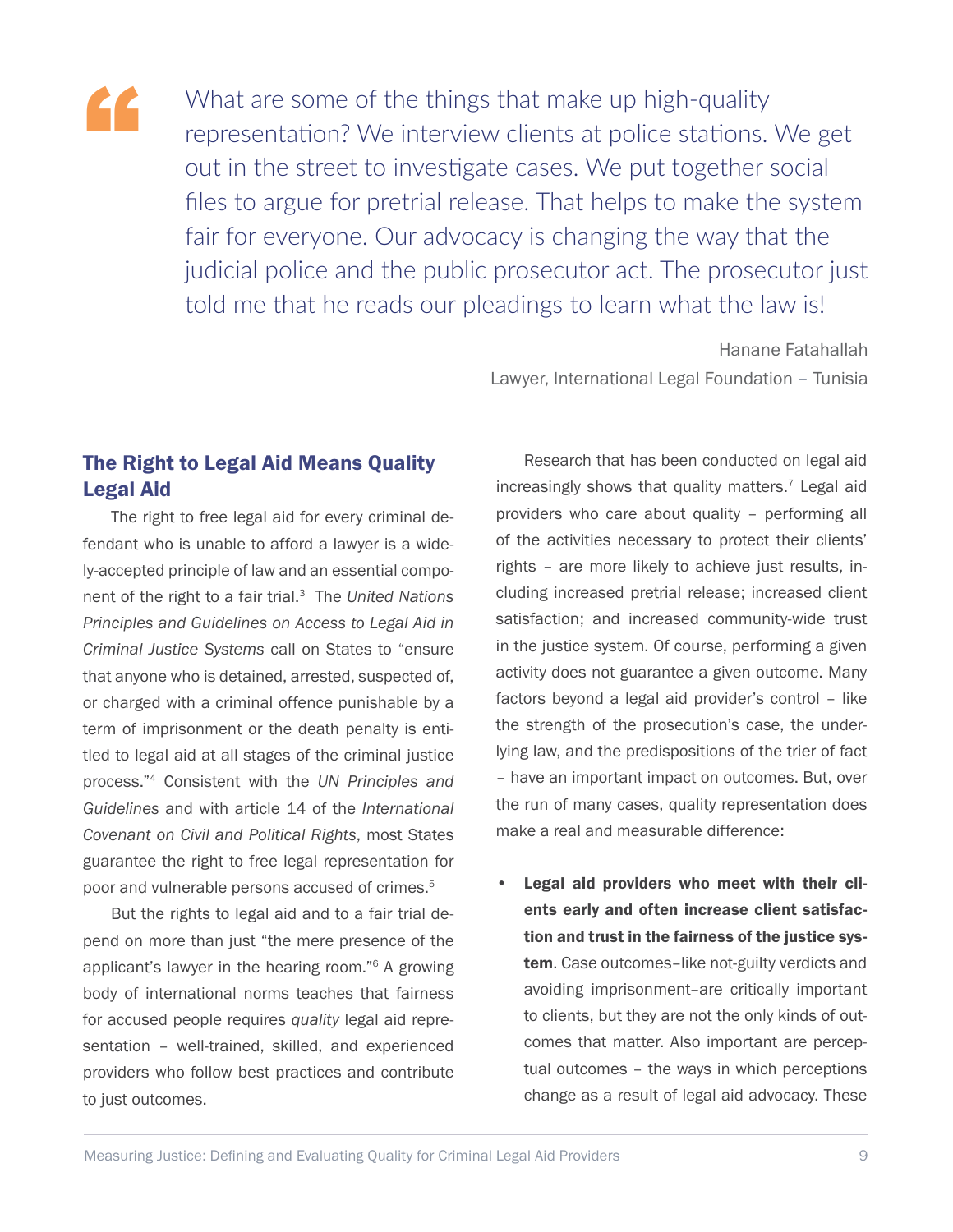

*ILF-West Bank lawyers discuss difficult and complex case strategies as a team*

perceptual outcomes can include client perceptions of fairness in the justice system; the clients' sense of self-actualization from being empowered to make the important decisions; and community trust in the integrity of the justice system. And research indicates that some perceptual outcomes are influenced by client communication – an activity that, if carried out early, often, and in confidence, is a hallmark of quality advocacy. When a number of United States jurisdictions participated in a pilot project that increased staffing levels and emphasized early access to counsel and client communication, these perceptual outcomes improved: "A major theme across all the sites," the evaluator concluded, "was that changes in public defender practices had increased client satisfaction, decreased client confusion and promoted greater trust in the court system as a whole."8

Legal aid providers who advocate at detention hearings can dramatically increase pretrial liberty for their clients. Prompt representation at all stages of a case is one of the mandates in the *UN Principles and Guidelines*. 9 When legal aid providers begin representation early by advocating for pretrial release at the first available opportunity, they can make a difference in fairness for their clients and enhance overall efficiency in the justice system. In one study, clients represented by lawyers at bail hearings in a large, urban jurisdiction in the United States won unconditional pretrial release for their clients at a rate 250% greater than unrepresented defendants. The study's authors concluded that "delaying representation until after the pretrial release determination was the single most important reason for lengthy pretrial incarceration of people charged with nonviolent crimes."10 By promoting pretrial release, legal aid providers protect the human right to liberty and the presumption of innocence: If someone is not guilty under the law, they should not be in custody. And pretrial release means more than short-term liberty. For clients, it improves the long-term odds of receiving a less-restrictive sentence<sup>11</sup>; for governments, it reduces jail populations and saves taxpayer dollars.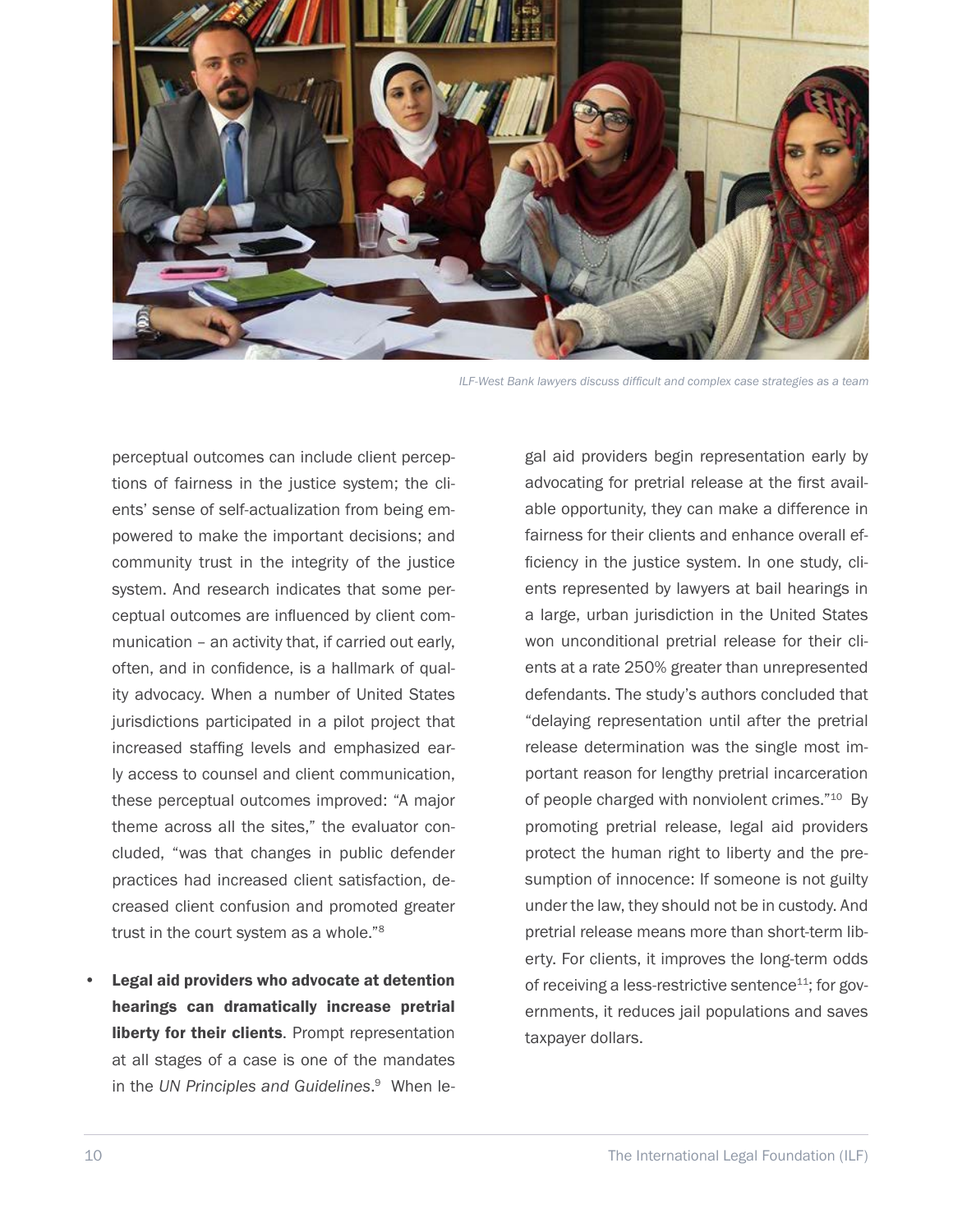Legal aid providers who prepare thoroughly and investigate cases carefully can reduce conviction rates and sentences. A 2013 study shows that legal aid providers who invest in preparation and investigation achieve significantly better results at the trial and sentencing phases than their colleagues who do not prepare or investigate adequately. After demonstrating that public defenders in the large, urban United States jurisdiction of Philadelphia are much more likely to conduct pretrial fact investigation than their appointed peers, the study concludes: "Compared to appointed counsel, public defenders in Philadelphia reduce their clients' murder conviction rate by 19%. They reduce the probability that their clients receive a life sentence by 62%. Public defenders reduce overall expected time served in prison by 24%."<sup>12</sup> A study in a relatively small, rural jurisdiction in Texas, in the United States, arrived at similar results, with public defender clients achieving much higher case dismissal rates than assigned counsel clients. The authors concluded that "[t]hese impressive results are largely attributable to the… staff investigators who gather evidence needed to strengthen the defense."<sup>13</sup>

#### Quality Legal Aid = Process + Outcomes

By doing the right things – conducting fact investigations, being present to fight for clients' liberty at critical detention hearings, and more – legal aid providers who provide quality legal aid services can increase the odds of favorable outcomes for their clients. In other words: Quality in legal aid varies with the extent to which legal aid providers perform the right legal aid services – like advocating for pretrial release and conducting fact investigation – and the extent to which legal aid providers secure the intended outcomes.<sup>14</sup> That understanding is reflected in our international norms around quality legal aid, beginning with the *UN Principles and Guidelines*:

- 27. States should ensure that effective legal aid is provided promptly at all stages of the criminal justice process.
- 28. Effective legal aid includes, but is not limited to, unhindered access to legal aid providers for detained persons, confidentiality of communications, access to case files and adequate time and facilities to prepare their defence.…
- 37. States should put in place mechanisms to ensure that all legal aid providers possess education, training, skills and experience that are commensurate with the nature of their work.…15

These principles distill down a set of expectations articulated in a series of international, regional, and national instruments that together guarantee every accused person, at a minimum, the right to a legal aid provider who:

- Has appropriate training and experience<sup>16</sup>;
- Has expertise in substantive and procedural  $law<sup>17</sup>$ ;
- Prepares meaningfully<sup>18</sup>;
- Communicates in confidence with the accused $19$ ; and
- Advocates diligently and with conviction for the rights of the accused at every stage of the proceedings.20

These norms require that legal aid providers be the *right people*–trained, experienced–who perform the *right legal aid services* at the *right times* to defend the accused. The Part II of this report spells out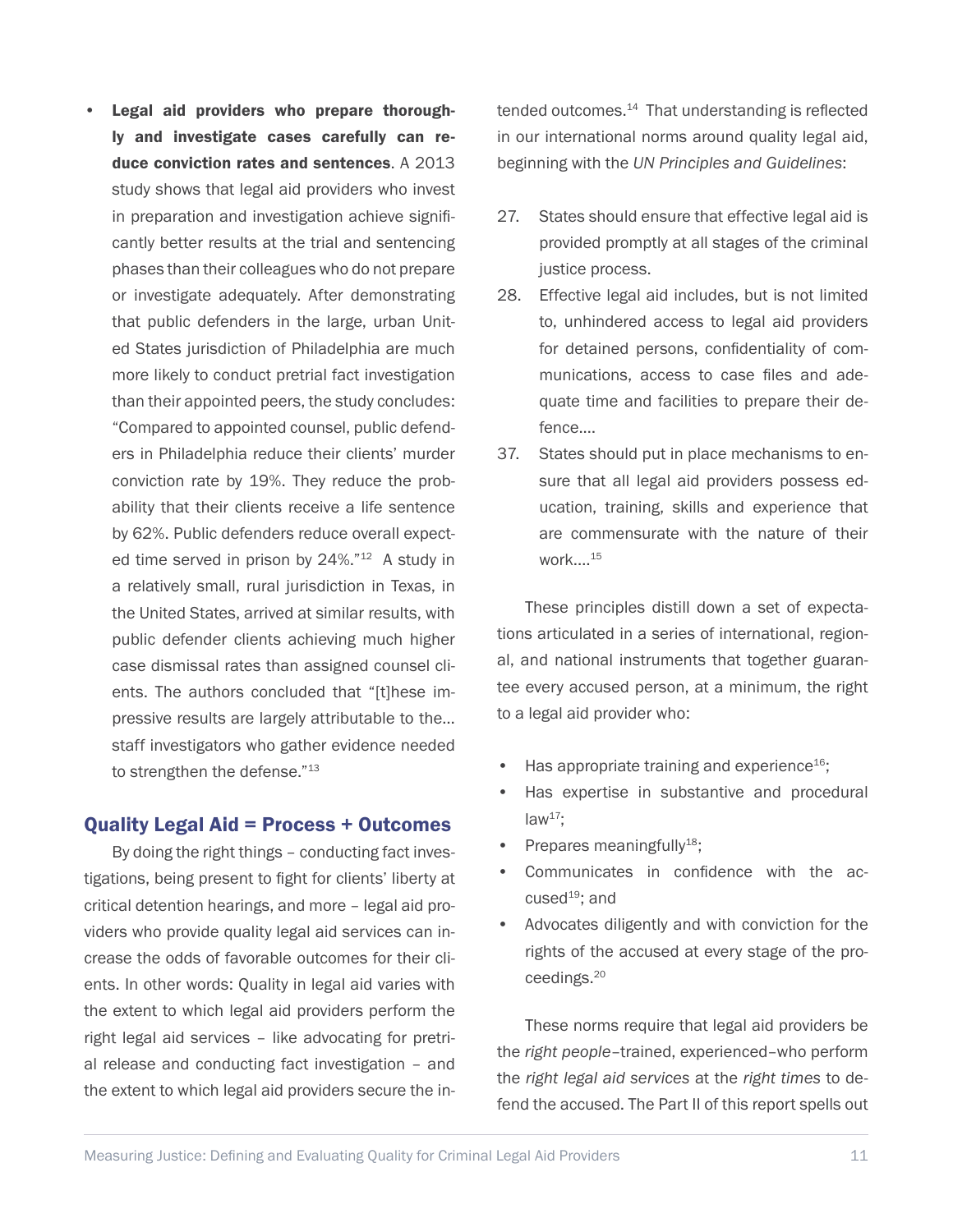

I used to see lawyers take guilty pleas without talking to their clients. That's not the way we practice now. We go out in the field and talk to witnesses, take pictures, visit crime scenes. Our clients get better results, and they trust us more. They believe in us, and they believe in the fairness of the system. Our performance standards are the means that get us to good results for our clients and for the whole justice system.

> Ghadanfar Kamanji Legal Director, International Legal Foundation – West Bank

the international consensus around those activities that define quality representation.

But process is only one component of quality.<sup>21</sup> The other component is the quality of outcomes. Here, too, the *UN Principles and Guidelines* resolution provides a good starting place, articulating many of the outcomes that quality legal aid should aim to produce. In addition to promoting "the right to a fair trial" and "ensur[ing] fundamental fairness and public trust in the criminal justice process,"<sup>22</sup> quality criminal legal aid may:

"[R]educe the length of time suspects are held in police stations and detention centres, in addition to reducing the prison population, wrongful convictions, prison overcrowding and congestion in the courts, and reducing reoffending and revictimization. It may also protect and safeguard the rights of victims and witnesses in the criminal justice process. Legal aid can be utilized to contribute to the prevention of crime by increasing awareness of the law."23

When legal aid is properly provided, it can gener-

ate outcomes that matter both for the accused and for the entire justice system. It vindicates the human rights to a fair trial, life, and liberty; promotes fundamental fairness for individual defendants; and reinforces public perceptions of fairness and enhances trust in the justice system.

#### Quality Assurance

Quality assurance is the process of ensuring that legal aid services meet quality expectations. Like the quality mandate itself, "the importance of quality assurance"<sup>24</sup> is stressed by international instruments. Guideline 16 of the *UN Principles and Guidelines* calls upon governments to "set quality standards" for legal aid; "to establish monitoring and evaluation mechanisms to ensure the quality of legal aid services, in particular those provided at no cost"; and "[t]o work with all legal aid service providers to increase outreach, quality and impact…"25

In Part II, this report will turn to the development of standards – detailed articulations of the legal aid services that together define quality in legal aid representation. Looking ahead, Part III will complete the discussion by laying out strategies and methods for measuring quality and evaluating legal aid services to promote quality representation.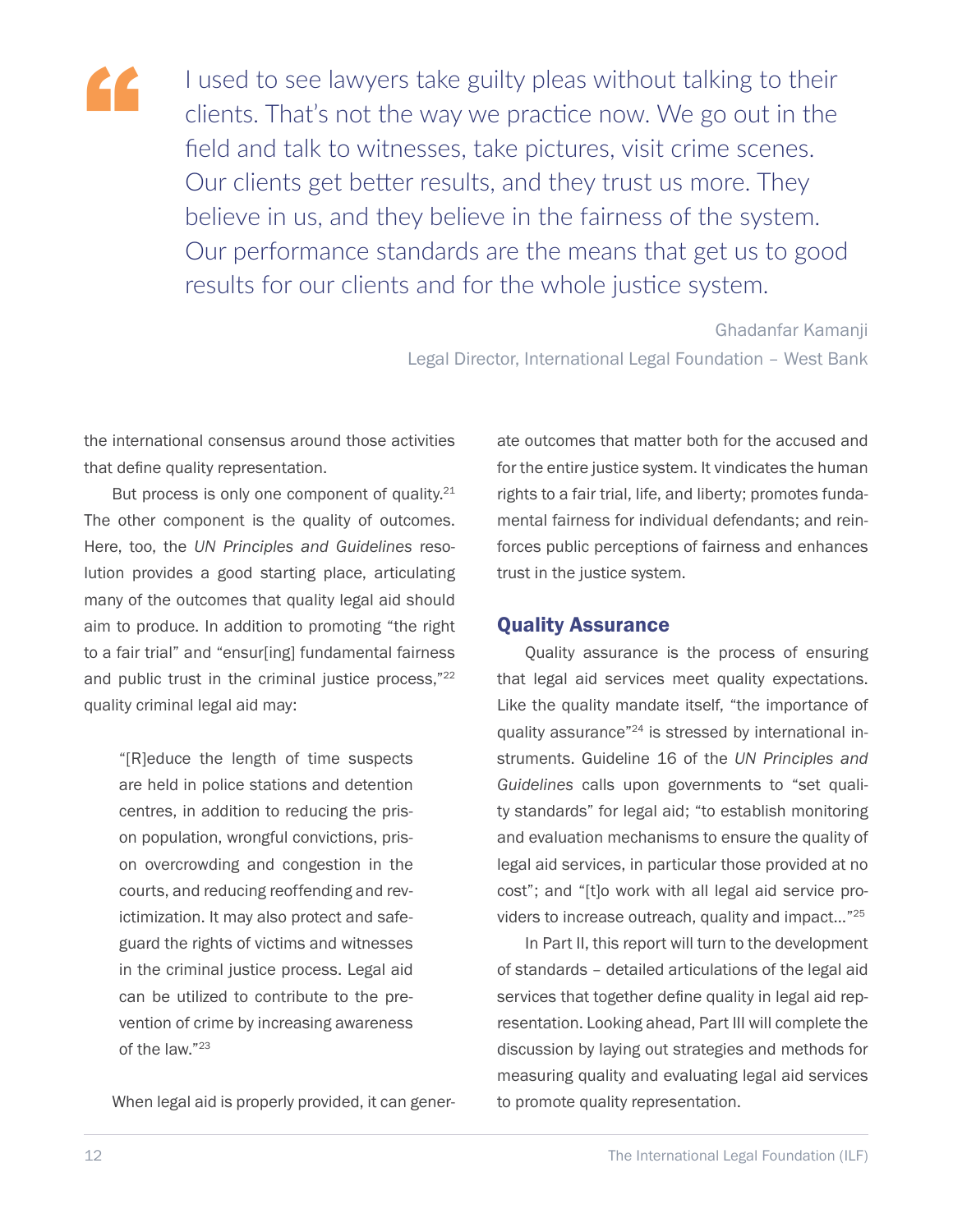### **Quality for Legal Aid Providers and Quality for Legal Aid Systems**

Here, we use "legal aid providers" to mean the professionals – lawyers, paralegals, and others – who deliver criminal legal aid services on the front lines.

These legal aid providers do not work in a vacuum. Instead, individual legal aid providers are usually part of a larger legal aid system – a network of legal aid service providers that should be regulated and funded by government and that is intended to support the provision of criminal legal aid to all indigent accused people in the jurisdiction. It is important for each legal aid provider to aspire to quality, but difficult for individual legal aid providers to provide quality representation in the absence of a quality *system* of legal aid provision.

Consider just a few examples:

- A paralegal may adhere to best-practices standards by setting aside time every morning for prompt consultations with new detainees – but his employer may frustrate his effort by failing to obtain lists of arrested people for the paralegal to interview.
- A lawyer may seek to do the right thing by identifying an expert to perform a psychological examination of an impaired client – but the government may refuse to provide expert funding.
- An entire law office, led by a principled and capable director, may advocate with dedication for accused people – but the director may be removed by a municipality that refuses to grant the public defender's office the political independence that is the prerequisite for high-quality practice.

For reasons of space and focus, this report is limited to discussing the importance of defining and measuring quality in legal aid service provision. In a future report, we hope to take up the important, linked question of assuring quality in legal aid delivery systems.26

For further reading on the building blocks of a quality legal aid system, please see:

- American Bar Association, *Ten Principles of a Public Defense Delivery System* (2002)–A summary listing of the baseline criteria for quality in a criminal legal aid system, including political independence; engagement of both public defenders and the private bar; prompt appointment of counsel; provisions for confidential client communications; workload controls; attorney competency; continuous representation; resource parity with the prosecution; ongoing training; and supervision and quality control.
- National Legal Aid & Defender Association, *International Legal Aid & Defender System Development Manual* (2010) – A resource guide with detailed instructions on building strong criminal legal aid systems.
- United Nations Office on Drugs and Crime, *Model Law on Legal Aid in Criminal Justice Systems* (2016) – Model legislation that encodes a number of the baseline quality expectations for a high-functioning criminal legal aid system, including independence; equality with private counsel; and early access to counsel.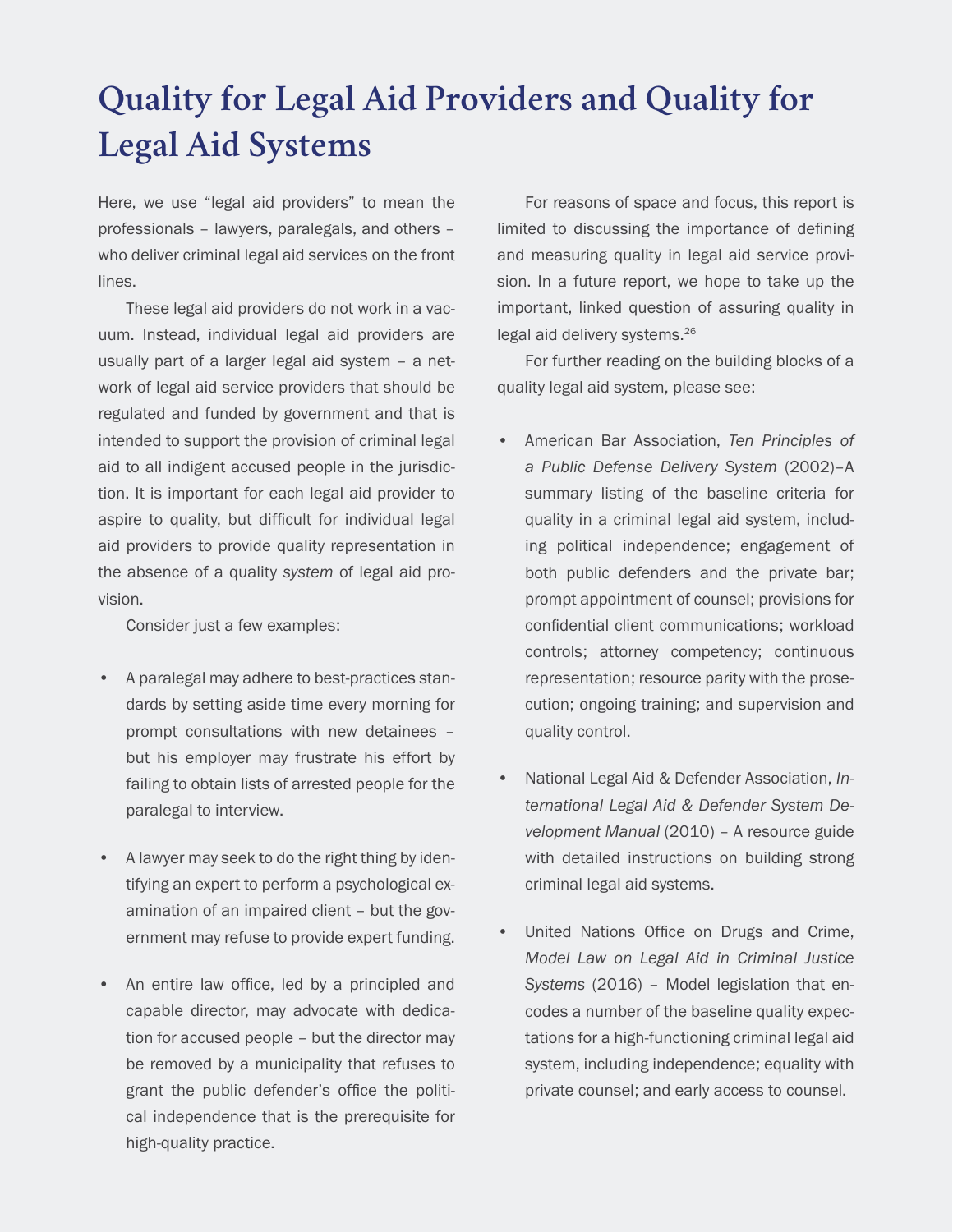### **What is Quality?**

- International norms that shape legal practice can be refined into performance standards – written guidelines that define with specificity the legal aid services that legal aid providers must or should perform in order to fulfill their duties to their clients.
- Legal aid providers can use performance standards to help measure the quality of criminal legal aid services and promote continuous improvement.
- The global community of criminal legal aid providers should work together to define a consensus set of model performance standards that can be adapted by jurisdictions around the world. Performance standards can serve as the basis for the measurement and evaluation that is essential to quality assurance.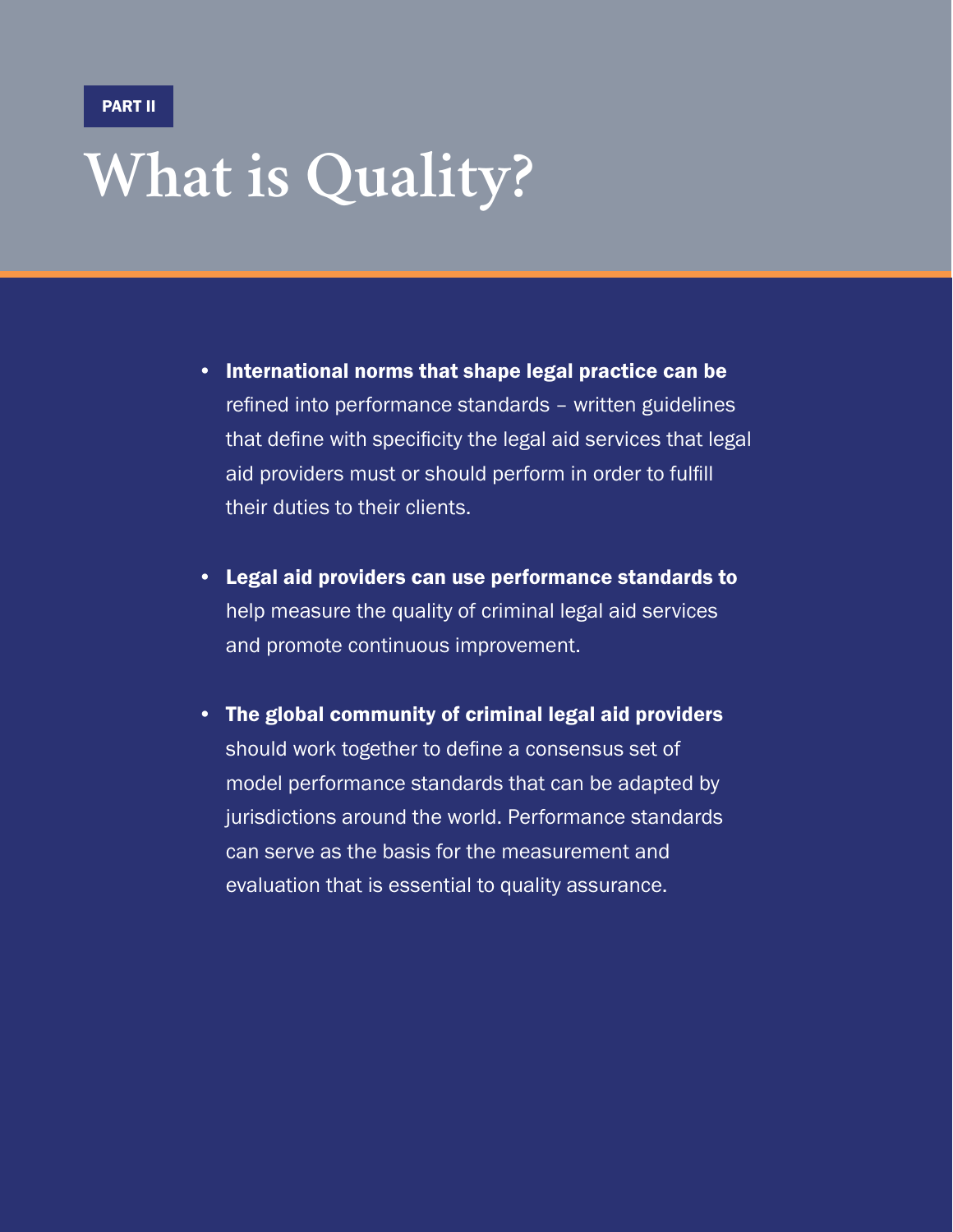#### Quality Starts with Clarity

Because one part of the definition of quality in legal aid representation is providing the right legal aid services in the right way, we need to be clear about the legal aid services that are constitutive of quality legal aid representation. Quality only matters if it means something specific and real. Otherwise, it cannot be planned for, measured, or rewarded.

Fortunately, the international community has already come a long way towards developing a consensus understanding of the norms that mandate justice and fairness for accused people in criminal proceedings. We can express those norms as performance standards that spell out the duties of legal aid providers who seek to provide quality legal representation.

#### The Rights that Shape Legal Aid

International norms guarantee a range of rights to every accused person, and legal aid is the mechanism by which those rights are enforced and realized for those who cannot afford counsel. $27$  As the *UN Principles and Guidelines* explain, legal aid is "a foundation for the enjoyment of other rights, including the right to a fair trial… a precondition to exercising such rights and an important safeguard that ensures fundamental fairness and public trust in the criminal justice process."28 If protecting the rights of accused people is one of the baseline roles of legal aid providers, then it is possible to delineate many critical obligations of providers by reference to those rights.

To understand the relationship between legal aid providers' obligations – the legal aid services that they must perform, in order to render quality representation – and fair trial rights, consider a partial list of the norms relating to fairness in the criminal justice system. These norms have been broadly, and in many instances universally, embraced by the international community:

- The right to freedom from unnecessary and arbitrary pretrial detention.29
- The right against self-incrimination.<sup>30</sup>
- The right to a speedy trial. $31$
- The right to investigate independently the prosecution's charges.<sup>32</sup>
- The right to prepare fully and to present a complete defense.<sup>33</sup>
- The right to compulsory process of defense witnesses.34
- The right to confront and cross-examine prosecution witnesses and evidence.35
- The right to appeal. $36$

Given the complexity of contemporary justice systems, it is impossible to imagine enforcement of these universally-accepted norms without the assistance of a legal aid provider. $37$  The job of prosecutors is to convict the accused; they cannot also be expected to defend the rights of the accused. "Fair trial, in terms of both process and outcome, without access to effective criminal defence, would require law enforcement agents and prosecutors to be completely neutral, and even-handed, and would require judicial authorities to take a proactive approach, taking nothing at face value. Experience and research evidence tells us that this is not possible..."<sup>38</sup> Further, by herself, a lay-person seized off the street and summarily detained will not ordinarily be able to explore and exploit, from her jail cell, the weaknesses in the prosecution's case; the substantive and procedural rules regulating pretrial release; or the available alternatives to pretrial detention. There will be no remedy for the violation of her right against arbitrary detention – a right rooted in the equally universal right to the presumption of innocence.39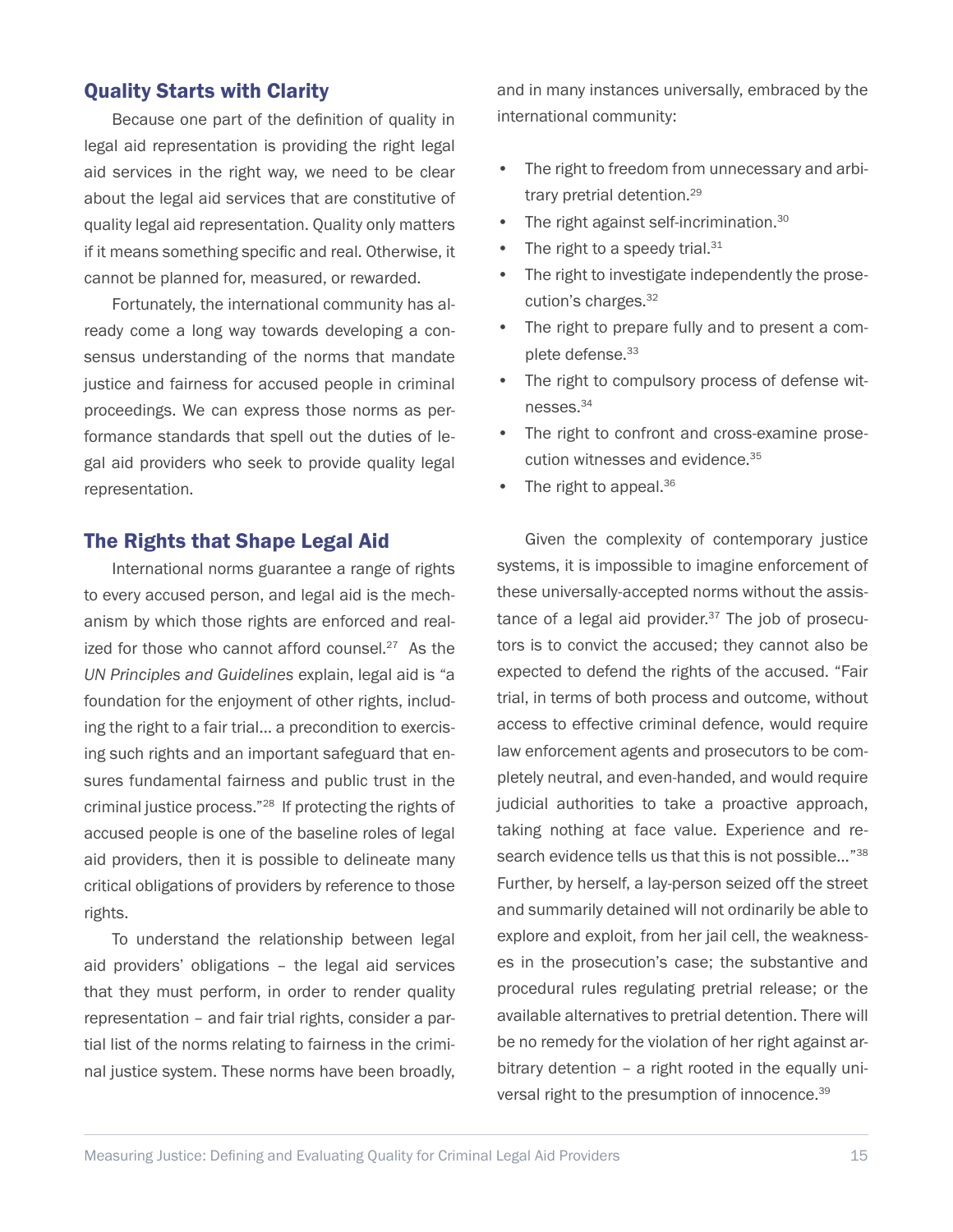By contrast, a criminal legal aid provider will, among other things, meet quickly with the client in confidence, and explain her rights – including her right against self-incrimination. The legal aid provider will file a pleading requesting release, and immediately begin fact investigation to prepare for an eventual trial. The quality legal aid provider will, in other words, begin a set of legal aid services dedicated to protecting the accused's core rights.

#### From Client Rights to Legal Aid Performance Standards

As the example above suggests, articulating the rights of the individual does not, by itself, express the quality of criminal legal aid representation.

International norms guarantee every accused person the right against arbitrary detention and the right to the presumption of innocence. In most if not all jurisdictions, those rights can be protected at a hearing where an accused may win pretrial release. To know whether a legal aid provider has provided high-quality legal representation – either from the perspective of process or outcomes – we have to understand the legal aid provider's specific obligations in demanding the hearing, preparing for it, and advocating before the court. Otherwise, we may be able to evaluate the fairness of the overall justice system, but we cannot evaluate the quality of the services rendered by one actor within that broader system – the legal aid provider. Articulating the importance of the right to the presumption of innocence says nothing about the quality of a legal aid provider's work in holding the prosecution to its burden, just as articulating a right to be healthy tells us nothing about whether a doctor has done a good job in excising a tumor. If the patient is healthy, we may intuit, at some level, that the underlying right has been vindicated; but, without more information, we know nothing about *why*, *how*, and *how well* the right has been vindicated. And those answers matter to the extent that we are not satisfied with the status quo.

The solution is performance standards – detailed, written guidelines that enumerate with specificity the activities that legal aid providers must or should perform in order to fulfill their duties to their clients. The UN Principles and Guidelines provide that "[s]tates should take measures… to set quality standards for legal aid services,"<sup>40</sup> and many jurisdictions have adopted standards as a means of clarifying – and thus, ultimately, measuring and evaluating – the specific obligations of defense counsel in vindicating clients' rights.

When standards are well-crafted, they mandate activities that in turn produce outputs that are both measurable and predictable. Well-crafted standards should be both ambitious and realistic. Because they are specific and prescriptive, they are ideally suited to serve as the basis for legal aid provider training, ongoing consultation, and guidance. $41$  As the name indicates, standards are intended to *standardize* the process of providing legal aid services – they are, in that sense, as one State's justice department has written, "the key to uniform quality… [U]niform application of standards at the state or national level is an important means of limiting arbitrary disparities in the quality of representation based solely on the location in which a prosecution is brought."42

Finally, standards should be authoritative – that is, while they should be adapted to the laws and procedures in each jurisdiction where they are used, performance standards should be rooted in international consensus. A comparison of legal aid performance standards that have been developed around the world reveals striking similarities.

*Figure 2* illustrates how different performance standards converge around one key defense obligation – advocating for pretrial release of the client.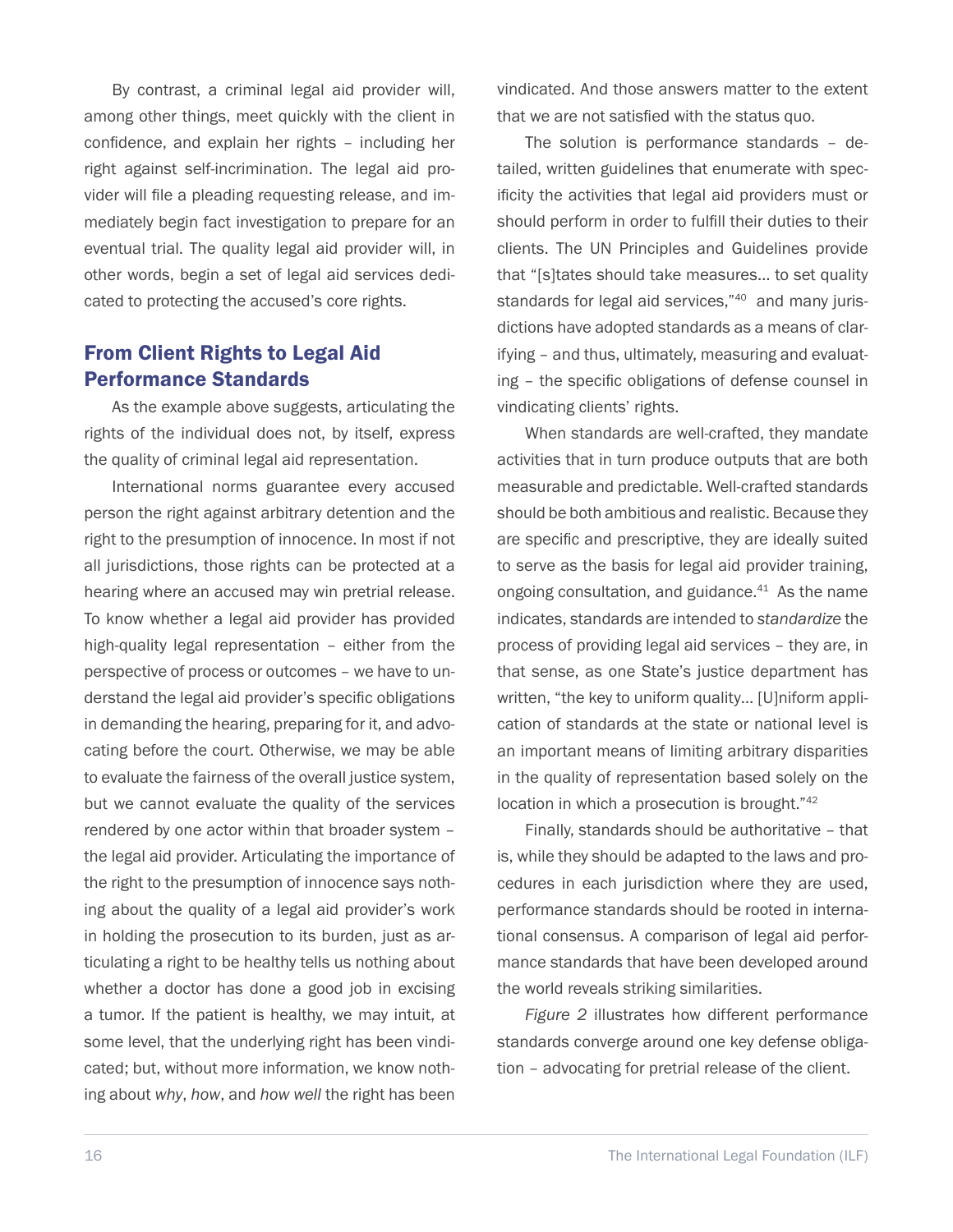#### FIGURE 1 Performance Standards v. Codes of Conduct

Some jurisdictions have adopted codes of conduct in place of, or in addition to, performance standards. It is important to distinguish between the two. A Code of Conduct may be an element of a comprehensive set of performance standards, but it is not a replacement for those standards.

|                                             | <b>Performance Standards</b>                                                                                                                                                | <b>Codes of Conduct</b>                                                                                                                                                                                                                                                       |
|---------------------------------------------|-----------------------------------------------------------------------------------------------------------------------------------------------------------------------------|-------------------------------------------------------------------------------------------------------------------------------------------------------------------------------------------------------------------------------------------------------------------------------|
| Intended<br><b>Audience</b>                 | Focused directly on, and limited<br>to, providers of legal aid.                                                                                                             | Can be generally applicable to all legal<br>aid practitioners, or even to all lawyers.                                                                                                                                                                                        |
| <b>Level of Detail</b>                      | Usually give detailed<br>descriptions of mandated<br>activities, promoting uniformity<br>of practice across jurisdictions.                                                  | Usually broadly-framed in terms<br>of ethical principles, relying on the<br>discretion of practitioners for the details<br>of practice. Focus on the what of ethical<br>practice, not the how of day-to-day<br>lawyering.                                                     |
| <b>Jurisdictional</b><br><b>Specificity</b> | Because they are so detailed<br>and prescriptive, standards<br>must be adapted to the laws,<br>procedures, and customs of<br>each jurisdiction where they are<br>used.      | Because they speak to general<br>principles that often apply across<br>borders, codes of conduct may not need<br>to be adapted to each jurisdiction in<br>which they are used.                                                                                                |
| Amenability to<br><b>Evaluation</b>         | Because they mandate<br>specific, measurable activities,<br>standards support a range of<br>evaluation processes, including<br>quantitatively-based process<br>evaluations. | Because they do not mandate specific<br>activities, codes of conduct often are<br>limited to supporting more qualitative<br>evaluations, like peer review, which<br>depend on the discretion of expert<br>reviewers to assess the exercise of<br>discretion by practitioners. |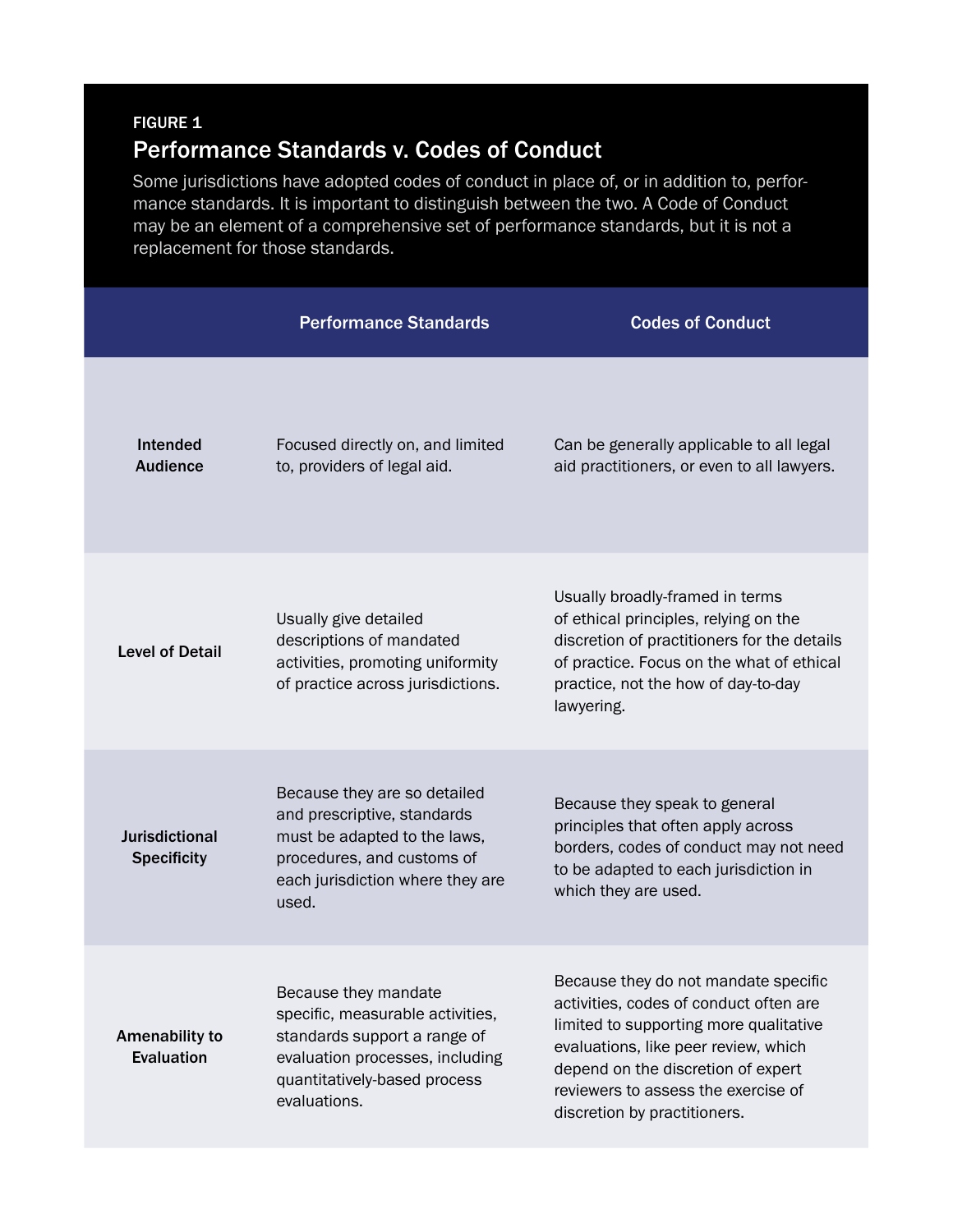

*The ILF's Executive Director Jennifer Smith (center) speaking to attendees of the 1st International Conference on Access to Legal Aid in Criminal Justice Systems, which brought together over 250 legal aid providers and experts from almost 70 countries to address common challenges and to discuss good practices*

#### Developing Consensus International Performance Standards

The similarities among the relatively few existing sets of standards, and the existence of broadly-accepted norms that define fairness in criminal justice, point towards the possibility of promoting quality legal representation by generating model performance standards that are relevant to practitioners in jurisdictions around the world.

While a comprehensive body of standards would be too voluminous for this printed report, a complete and detailed set of illustrative criminal legal aid standards – synthesized from the most authoritative performance standard sources available – is available as a supplement at the International Legal Foundation's website: [theilf.org](http://theilf.org).

 For this report, we have summarized those detailed, illustrative standards in 10 proposed practice principles that enumerate the core obligations of criminal legal aid providers–that is, the building blocks of quality criminal legal aid processes. *Figure 3* lists these principles, showing how they grow out of a set of universally-embraced rights embedded in international norms.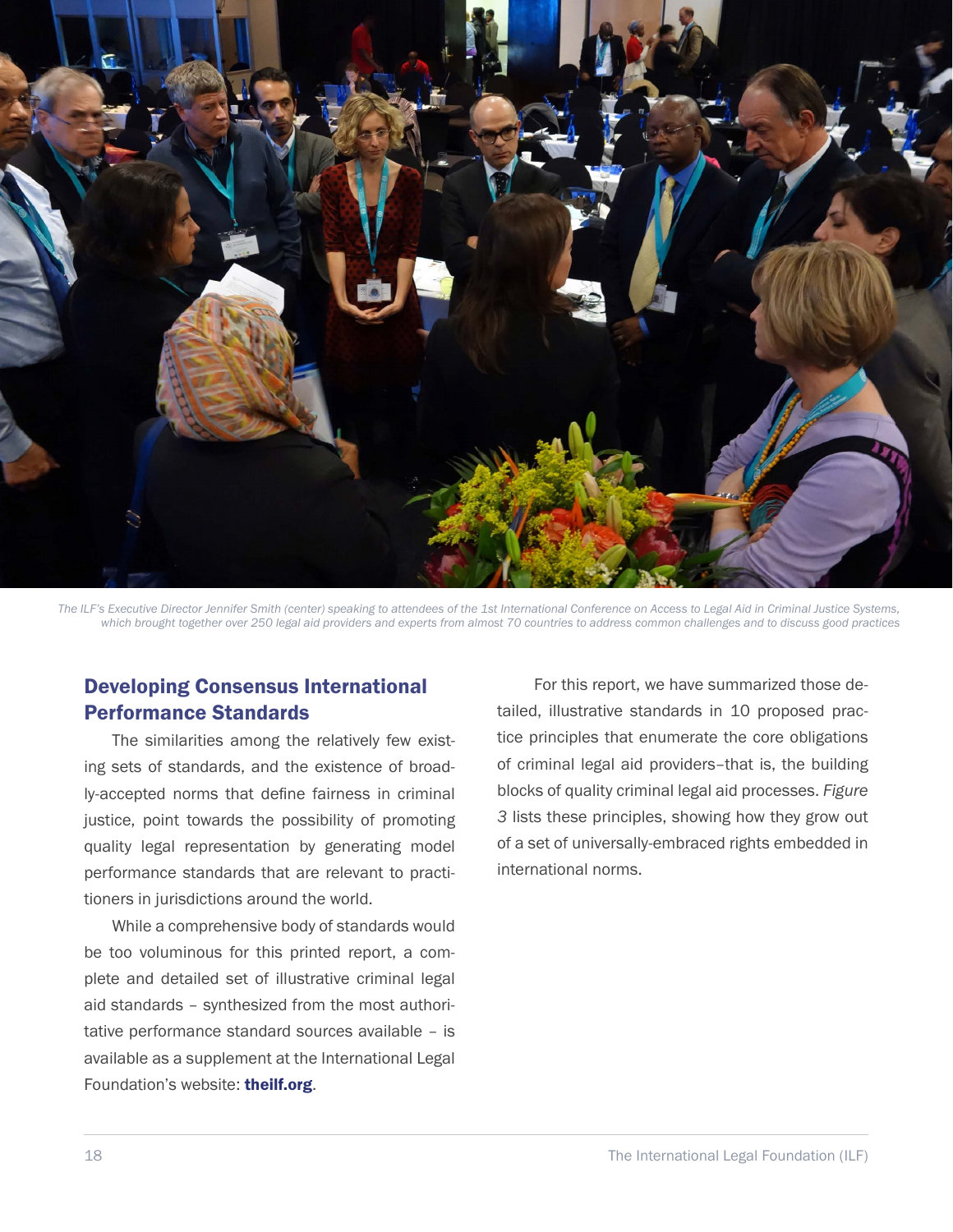#### FIGURE 2 Comparison of Performance Standards Across Jurisdictions

Source Legal Aid Reformers' Network, *Model Practice Standards for Criminal Defense* (Model practice standards based on national standards in Ukraine, Moldova, and Georgia)  $43$ 

National Legal Aid and Defenders Association, *Performance Guidelines for Criminal Defense Representation* (United States model practice standards $)^{44}$ 

International Legal Foundation, *Minimum Performance Standards for Representation During Initial Criminal Proceedings* (used in ILF offices in Nepal, Tunisia, Afghanistan, and the West Bank $)^{45}$ 

Standard 2.2.1. The lawyer should be prepared to present to the appropriate judicial officer a statement of the factual circumstances and the legal criteria supporting release and, where appropriate, to make a proposal concerning conditions of release…

> 2.2.7. The lawyer should strive to use the collected information to obtain the lightest preventive measure.

Guideline 2.1, General Obligations of Counsel Regarding Pretrial Release The attorney has an obligation to attempt to secure the pretrial release of the client under the conditions most favorable and acceptable to the client… Guideline 2.3, Pretrial Release Proceedings

(a) Counsel should be prepared to present to the appropriate judicial officer a statement of the factual circumstances and the legal criteria supporting release and, where appropriate, to make a proposal concerning conditions of release.

P.2: Counsel has an obligation to vigorously attempt to secure the pretrial release of the client under conditions most desirable to the client. Counsel's argument to the court during the bail/detention hearing should include the client's ties to the community and other factors that support a conclusion that the client, if released, will return for future court appearances.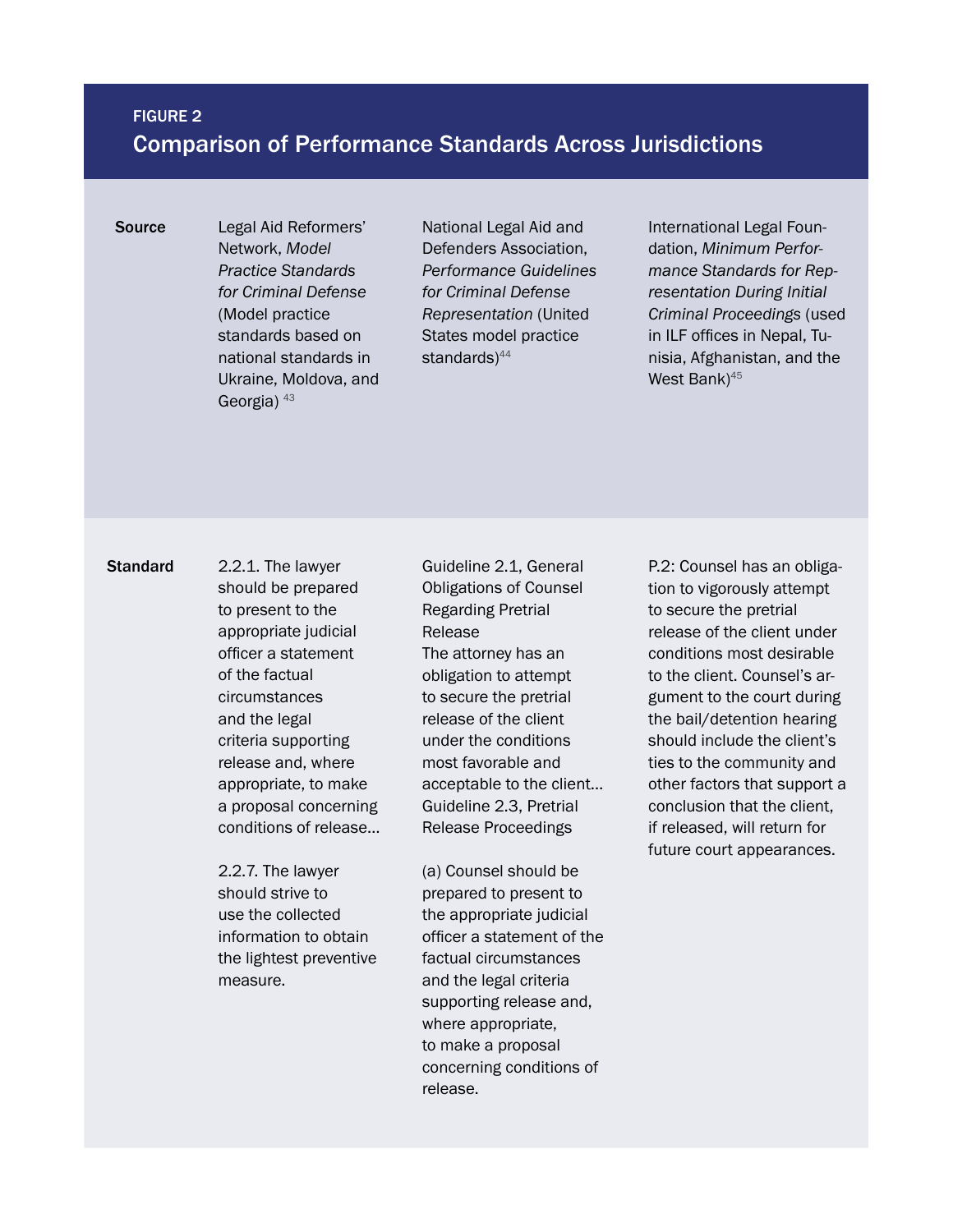#### FIGURE 3 Criminal Legal Aid Practice Principles

#### Selected Legal Norms **Practice Principles Properties According Discussion**

- The right to communicate freely and confidentially with counsel at all stages of the proceedings. 46
- The right against selfincrimination.<sup>47</sup>
- The right to freedom from unnecessary or arbitrary pretrial detention.<sup>48</sup>
- The right to a legal aid provider who advocates for the client's expressed interests.<sup>49</sup>
- 1. Provide Early Representation - A legal aid provider should endeavor to meet with the client at or near the time of arrest or initial detention, and before any interrogation, and to interview clients within 24 hours of appointment or assignment to their case.
- 2. Provide Client-Centered Advocacy - A legal aid provider should counsel the client thoroughly and empower the client to make all of the important decisions in the case.
- 3. Advocate for Pretrial Liberty - A legal aid provider should advocate for the client's release from pretrial custody at the earliest possible opportunity and throughout the case, as appropriate.

When legal aid providers begin representation as soon as possible after arrest and promptly conduct meaningful and confidential client interviews, they learn more about their clients' goals, lives, and social histories, which better positions them to:

- Advocate against ongoing detention at the earliest possible opportunity, using clients' social histories and verified community ties, as well as information about the facts of the case, to secure favorable conditions of release;
- Advise clients of their rights, protecting clients against abuses in any ongoing police investigation, including interrogation.

This logic has led all existing performance standards to mandate both prompt client interviews and advocacy for pretrial release.<sup>50</sup> When attorneys begin representing their clients immediately and conduct the meaningful interviews that should precede detention hearings, clients are more likely to win the desired outcome of pretrial release. And clients who are released prior to trial are more likely to be able to assist in their own defense, to resist inappropriate pressure to plead guilty merely to obtain release, and ultimately to obtain better sentences. $51$ 

Finally, within the constraints of laws and ethics, criminal legal aid providers should serve their clients through client-directed advocacy–advocacy that helps clients achieve goals that they determine after consultation with counsel. Otherwise, providers are not their clients' agents. Existing performance standards therefore agree that criminal legal aid providers are obligated to counsel their clients thoroughly throughout the case, ensuring that clients understand their rights and their options, and to advocate for the interests and goals that clients determine for themselves.<sup>52</sup>

- The right to investigate independently the prosecution's charges and to explore a defense case.<sup>53</sup>
- 4. Engage in Independent Fact Investigation - A legal aid provider should conduct an independent fact investigation, including visiting the scene of the alleged offense and interviewing all potential witnesses in the case.

Independent fact investigation is the prerequisite for adversarial defense advocacy on the question of guilt and innocence at trial. Without independent investigation to challenge the prosecution's case and develop a robust defense theory, providers are entirely dependent on the version of the facts collected by law enforcement or the courts. The experience of providers in developed and developing countries that have embraced independent fact investigation, as well as the findings of researchers examining the impact of investigation, show that investigation can make a meaningful different in the outcomes of cases.<sup>54</sup> The consensus of existing legal aid performance standards mandates independent defense investigation.<sup>55</sup>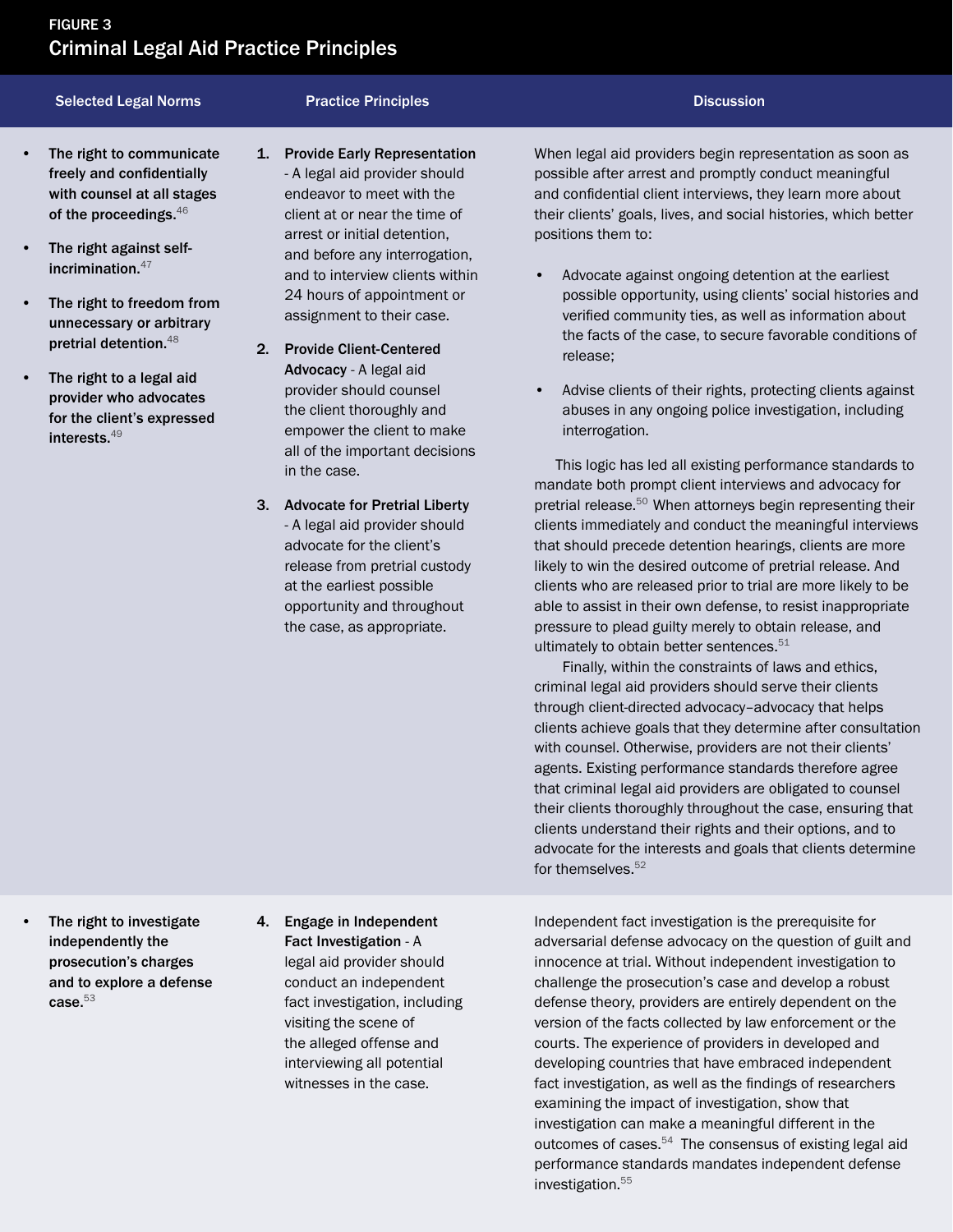#### FIGURE 3 Criminal Legal Aid Practice Principles, cont'd

#### Selected Legal Norms **Practice Principles Properties According Discussion**

- The right to prepare fully and to present a complete defense.<sup>56</sup>
- The right to a full and fair determination of rights by a neutral tribunal.<sup>57</sup>
- 5. Engage in Diligent Preparation - A legal aid provider should develop coherent, creative, and comprehensive case plans and strategies, and prepare carefully and thoroughly for every court hearing.
- 6. Engage Expert Assistance - A legal aid provider should consider engaging expert consultants and witnesses wherever appropriate.
- 7. Engage in Pretrial Litigation - A provider should timely file and argue all pretrial pleadings that may be advantageous for the client, applying the substantive and procedural law with skill and expertise.

8. Defend the Client at Trial - A legal aid provider should present clear, focused, forceful arguments that deploy both law and facts effectively in support of a

The norm requiring governments to grant accused people the time and resources to present a complete defense is meaningless unless criminal legal aid providers actually use that time and those resources to prepare thoroughly. Providers who develop comprehensive strategies, and who use court hearings and filings tactically to advance those strategies, position themselves optimally to advocate for fairness and achieve strong results for their clients. This proposition is broadly accepted among legal aid providers and encoded in all existing performance standards, as is the proposition that providers should take advantage of expert assistance – including mental health professionals – whenever appropriate to advance clients' interests and protect clients' rights.58

Similarly, existing performance standards mandate that legal aid providers take all appropriate steps to defend clients' rights through motions practice, pleadings, and argument.59 The obligation of providers to engage in legal issue litigation is the prerequisite for vindication of rights like the universally-embraced protections against ex-postfacto punishment and double jeopardy.<sup>60</sup>

- The right to confront and cross-examine prosecution witnesses and evidence. $61$
- The right to compulsory process of defense witnesses.<sup>62</sup>
	- compelling trial theory, and conduct skilled witness examinations.
- The production of defense witnesses and the crossexamination of state witnesses is the core of defense counsel's trial function in an adversarial system, and an essential component of promoting fairness, protecting innocence, and holding the state to its burden of proving guilt. Every existing performance standard calls on legal aid providers to present opening and closing arguments, to present a defense, and to challenge the state's case.

- The right to personal liberty.
- The right to freedom from cruel, inhuman, and degrading punishment.<sup>63</sup>
- The right to seek relief from conviction and sentence from a higher court.<sup>64</sup>
- 9. Engage in Sentence Mitigation - A legal aid provider should argue for the least restrictive result at sentencing, presenting the court with creative alternatives to imprisonment wherever appropriate.
- 10. File Appeals A legal aid provider should preserve a complete record for appeal and timely file appellate briefs that apply the law skillfully to raise every reasonable claim on the client's behalf.

Criminal legal aid providers who advocate for the least restrictive alternative at sentencing protect their clients' rights to liberty, ensure that clients are not deprived of their liberty without due process of law, and stand between their clients and any illegally cruel punishment. Perhaps because it is so closely tied to the right to liberty, sentencing advocacy is mandated by all legal aid performance standards.<sup>65</sup> The right to appeal is similarly universally acknowledged by international instruments, and performance standards are unanimous in encoding that right. When the record is skillfully preserved and complete appeals are timely filed, providers can fulfill their core function of vindicating clients' rights, ensuring fairness, and working towards client liberty even when lower courts have erred.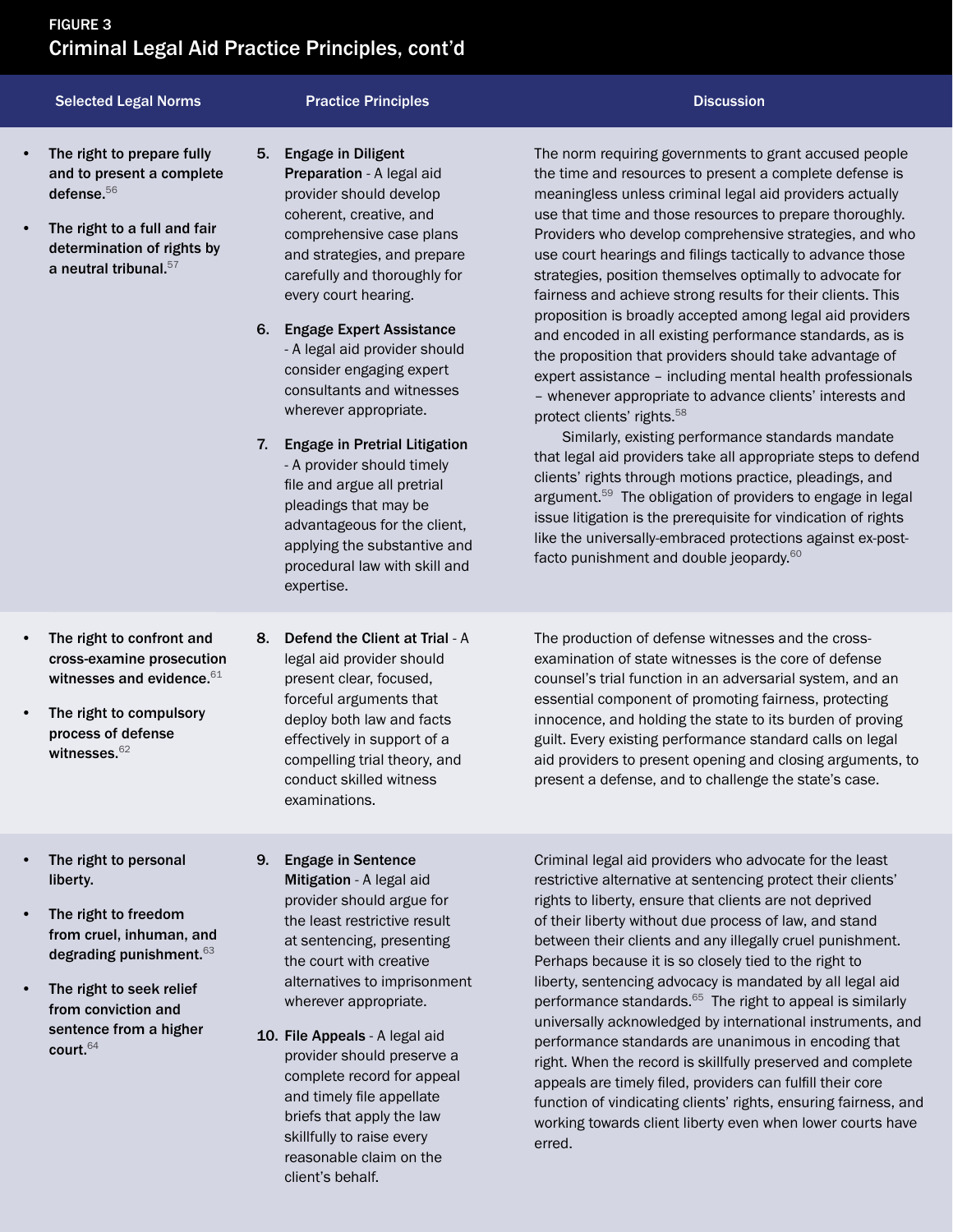### **How Do We Measure Quality?**

- The criminal legal aid community can use measurement and evaluation to secure resources, reform systems, and continuously improve the quality of services to clients.
- Increasingly, criminal legal aid providers, legal aid service providers, and entire legal aid systems are building and using process evaluations, impact evaluations, and cost-benefit evaluations that collect and analyze both quantitative and qualitative data.
- The global legal aid community should come together to develop a set of consensus metrics that can be adapted to the practices and needs of jurisdictions around the globe.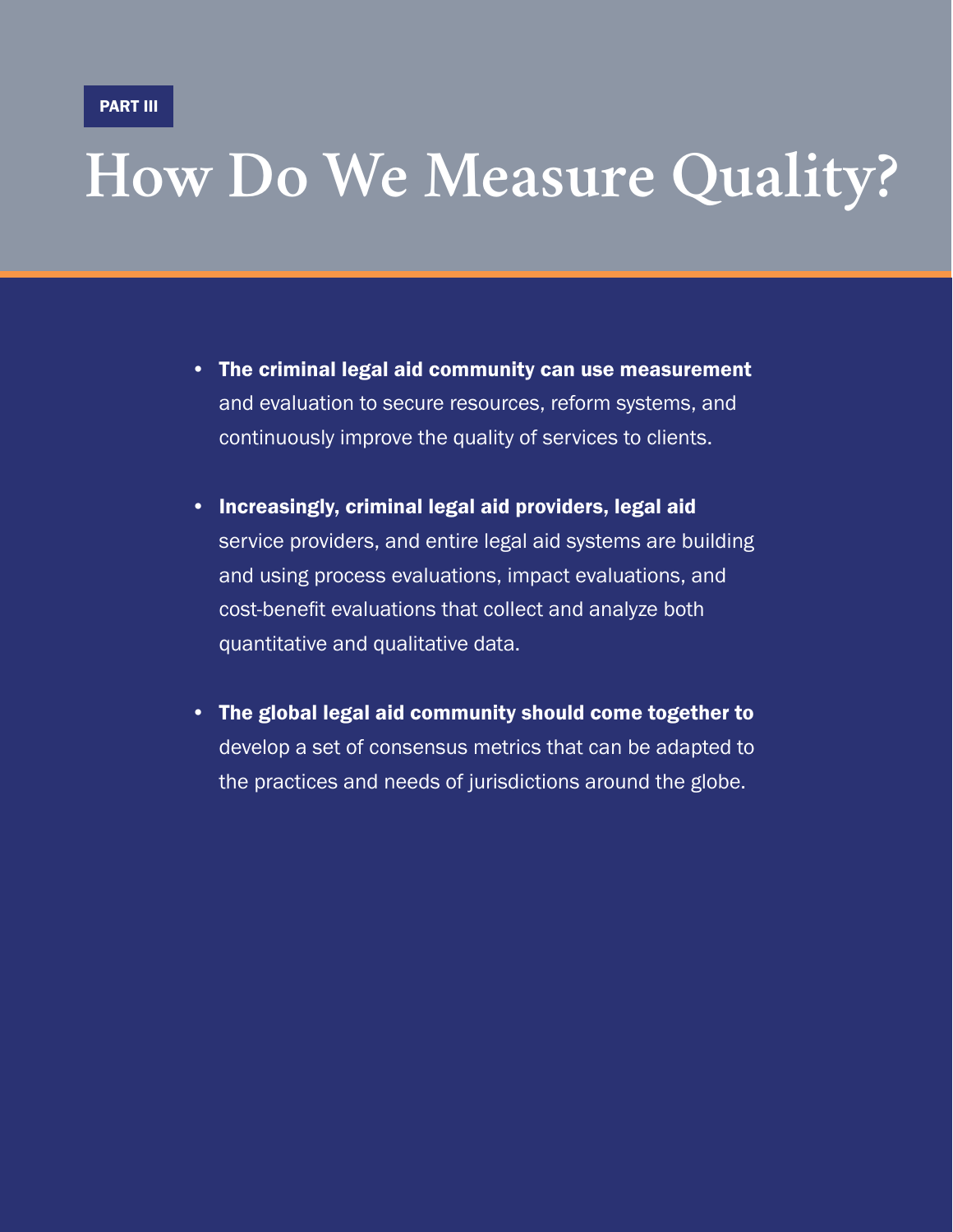#### Towards Quality Assurance

After defining quality, the next step is deciding how to measure it. Measurement is critical to evaluation, which is broadly defined here as the systematic determination of the quality and/or value of criminal legal aid services in light of defined criteria. Without evaluation, legal aid providers cannot know whether they are living up to their obligation to provide quality legal aid representation for their clients. Evaluation allows legal aid providers to set benchmarks so that individual lawyers, offices, and entire systems can continuously improve. Finally, evaluation can be an indispensable tool in advocacy for increased resources for criminal legal aid.

Evaluation starts with measurement, and so this part of the report will begin with a discussion of the importance of measurement to the criminal legal aid community. It will then go on to explore how measurement is used in different kinds of evaluations that are relevant to criminal legal aid. Finally, it will consider how providers can select metrics – units of quality measurement – to meet their evaluation needs.

#### Why Measure?

Until relatively recently, criminal legal aid around the world has existed in what one researcher called an "evidence-free zone."66 "[T]here exists," another researcher noted, "surprisingly little of what counts as evidence guiding decision-making in the indigent defense field."67 Instead, criminal legal aid leaders have tended to make decisions – about legal aid structures and systems, about the allocation of resources, and about practice expectations – through reference to received tradition, or "collective experience and observation."<sup>68</sup> That tendency has not always been harmful, of course: there is a great deal of wisdom and experience in the criminal legal aid community. At the very least, the tendency has been understandable, since the collection and analysis of data requires resources that criminal legal aid service providers often do not have.<sup>69</sup>

But the struggles of criminal legal aid – at the systems level and at the level of individual practice – can also be traced at least in part to an embrace of collective experience to the exclusion of data, measurement, and empiricism. Consider the impact of the absence of data on some of the most pressing problems confronting criminal legal aid in countries around the world:

- **Funding** or, more to the point, the absence of adequate funding – is a nearly-universal concern for the legal aid community. But, as one scholar has observed, the lack of adequate resources in many criminal legal aid systems is directly connected to the absence of meaningful measurement and evaluation: "While indigent defense is universally viewed as underfunded, the truth is the field lacks an objective means of quantifying how much money its services do or should cost, or what a reduction in the ability to provide particular services means from the standpoint of quality."<sup>70</sup> A provider who cannot quantify what activities she performs and what difference those activities make for her clients – and, conversely, who cannot quantify the negative effects of cutting back on those activities for each client in the face of increasing caseloads – may have difficulty making a compelling case for the resources that she needs to keep workloads manageable and deliver high-quality services.
- **Structural reform** can mean everything from the establishment of full-time public defender offices, to the imposition of experience or training requirements for private attorneys who wish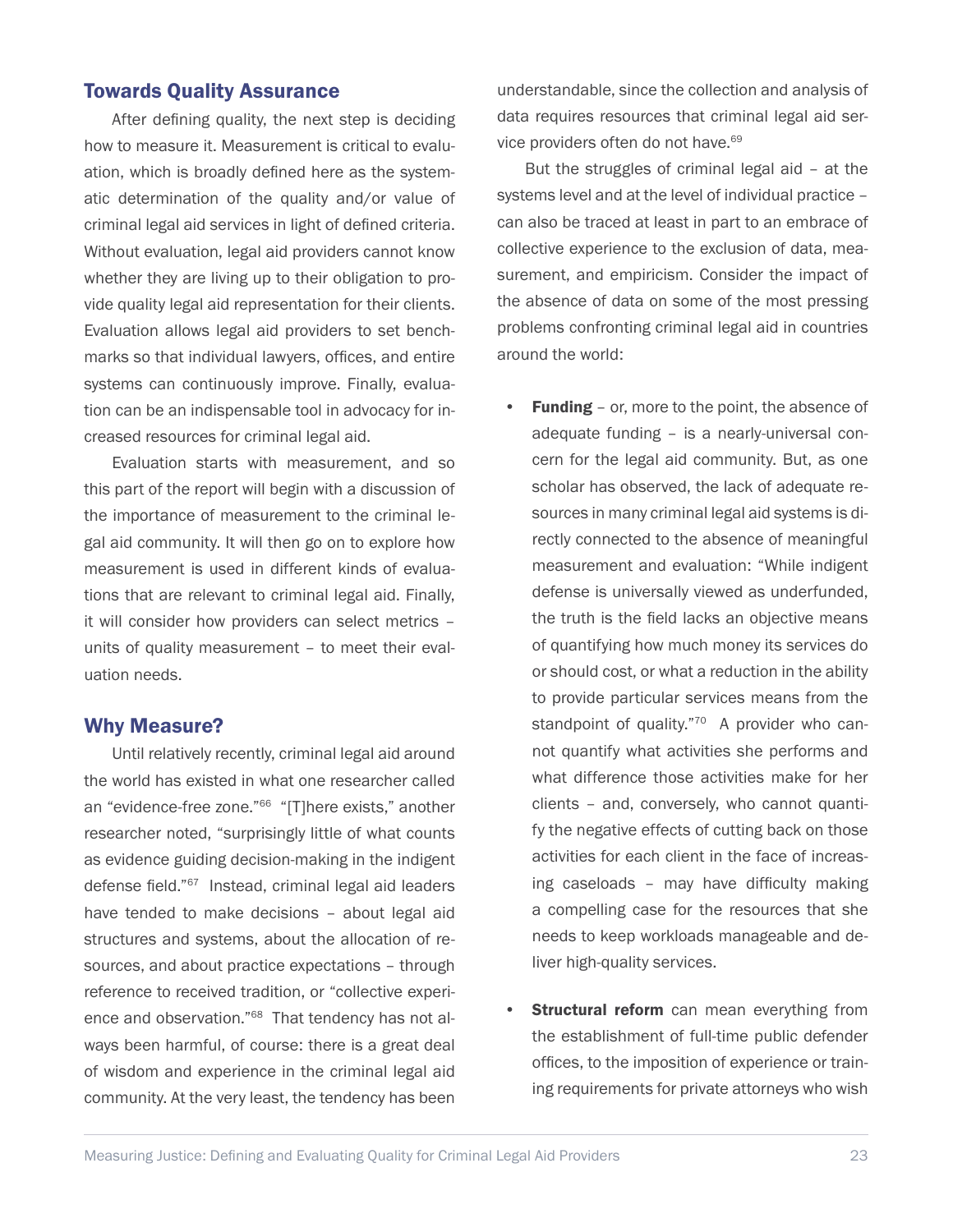to take be appointed in certain types of criminal legal aid cases. Advocates for structural reform almost always frame their arguments in terms of quality and cost-effectiveness, but those arguments are difficult to make in the absence of the ability to measure quality and quantify costs and benefits. One pair of scholars, after completing a seven-year study designed to develop performance measures and an evaluation plan for a large United States jurisdiction, explained that "[i]ndigent defense needs what other large scale systems, such as health care, have: the ability to collect and analyze indicators that measure whether indigent defense is achieving its goals… Every day we lack this type of evaluation leads to more missed opportunities for understanding, improving, and more effectively advocating for indigent defense needs and for system reform."71

Quality improvement, as this report has argued throughout, depends on being able to measure performance; to analyze data to understand where performance can be improved; and to set benchmarks for improvement and track progress towards those benchmarks. One pair of researchers analyzed the lessons that the criminal legal aid field can learn from other professions, like medicine and aviation, which have dramatically improved outcomes for clients by embracing data-driven quality assurance strategies: "[C]reating a data-driven culture of improvement requires that participants embrace data collection, error reporting, and an evidence-based feedback loop for outcome-improving reforms." Criminal legal aid providers may fear that an emphasis on measurement necessarily means the valorization of quantitative data at the expense of professional judgement. But quantitative data – things

that can be counted, which are commonly found in places like court records and law offices' case management systems – is just one of the two forms of data that can be the basis for measurement of critical activities, outputs, and outcomes in criminal legal aid. Qualitative data – which "describe the essential qualities or experience of a phenomenon" and whose "sources may include interviews, observations, and documents" – is critically important as a complement to hard numbers. "A focus on the qualitative side," one legal aid research team has explained, "can help to describe aspects of a program that cannot easily be quantified, such as the manner in which attorneys relate to their clients. Such perspective can also help to contextualize the quantitative results of an evaluation."72

Criminal legal aid providers may fear that an emphasis on measurement necessarily means the valorization of quantitative data at the expense of professional judgement. But quantitative data – things that can be counted, which are commonly found in places like court records and law offices' case management systems – is just one of the two forms of data that can be the basis for measurement of critical activities, outputs, and outcomes in criminal legal aid. $73$  Qualitative data – which "describe the essential qualities or experience of a phenomenon" and whose "sources may include interviews, observations, and documents $774 -$  is critically important too. "A focus on the qualitative side," one legal aid research team has explained, "can help to describe aspects of a program that cannot easily be quantified, such as the manner in which attorneys relate to their clients. Such perspective can also help to contextualize the quantitative results of an evaluation."75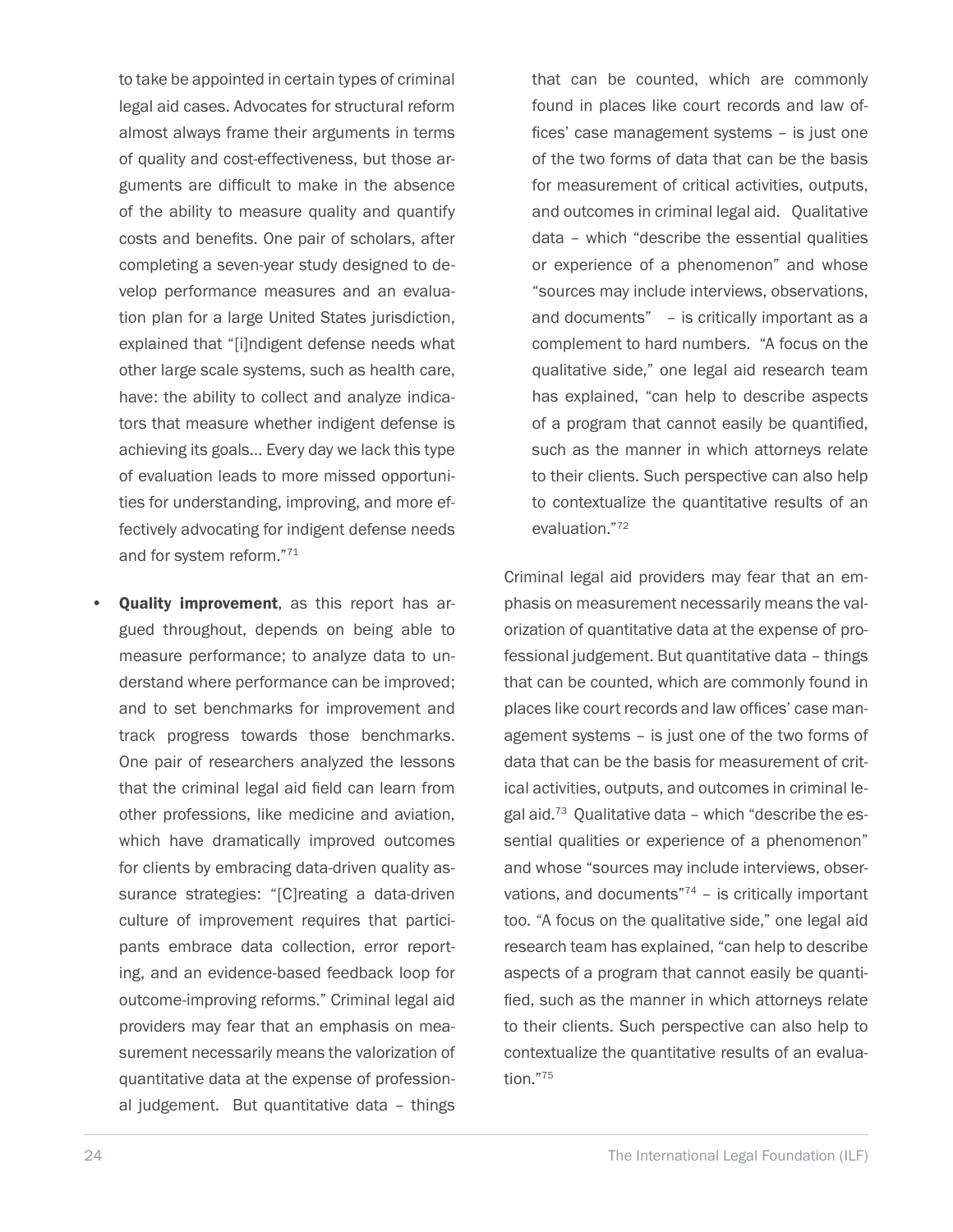

We started in 2003, with performance standards. We took international standards and adapted them to our practice and our laws in Afghanistan. The standards required in-depth interviewing, visiting detention centers, initiating defense investigation, cross-examining witnesses, and so much more.

Our office grew and developed, and along the way our practice reshaped the way that criminal defense happens in Afghanistan. Our own practice evolved too. Now, we have an internal Measurement and Evaluation division. They are responsible for evaluating the work of all of our lawyers. They use our case management system as an evaluation tool, which lets them track dozens of different metrics. How many cases does each lawyer have? Does the complexity of the caseload match the experience of the lawyer? What kinds of outputs is a lawyer producing, and what kinds of outcomes are his clients experiencing? We can track improvement of lawyers over time quantitatively, and we can compare lawyers to each other.

The Measurement and Evaluation team also gets out in the field. They travel to every regional office and review attorney case-files, using a checklist that is based on our standards. They go to court and interview judges, prosecutors, and clients to find out where lawyers are strong and where they need improvement. All of that information goes into evaluating lawyers, and it also goes to our training department, which can implement training to help lawyers develop in the areas where they need support. We can hold lawyers accountable. We can help them grow. And we are always getting better.

Abdul Qayum Ahmadzai Data and Development Manager, International Legal Foundation – Afghanistan

#### Evaluating Criminal Legal Aid Programs

In response to the growing recognition that measurement and evaluation are critical to legal aid service quality, systemic improvement to the legal aid system, and securing adequate resources, many in the criminal legal aid community have begun to embrace the importance of measurement, evaluation, and a culture of data-driven quality assurance.

The criminal legal aid community has engaged in three basic forms of evaluation. The methods, data sources, and metrics associated with each evaluation form will vary depending on the nature of the evaluation and the purpose to which the evaluation is put.

• Process evaluations measure outputs – the direct products of criminal legal aid services. If,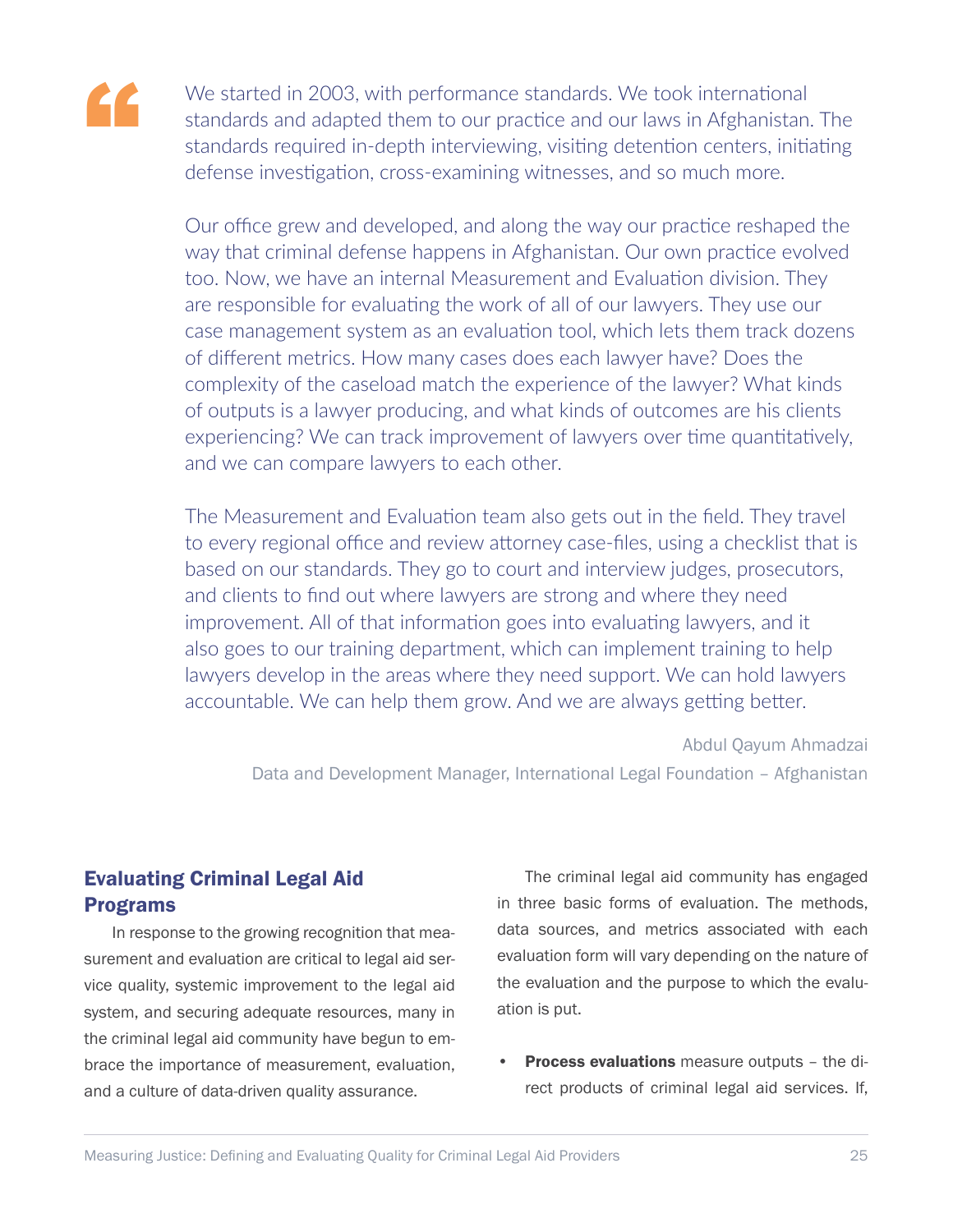

*Participants in a roundtable on guaranteeing early access to legal aid in the West Bank, hosted by ILF-West Bank*

for example, the legal aid service is "writing motions," the output will be the written motion itself. Process evaluations ask "whether the program succeeded in providing the intended services to the target population."<sup>76</sup> A process evaluation of a criminal legal aid service provider explores whether the activities of the individual attorneys fully embodied the service provider's performance standards. In lay terms: Is the provider doing the right things on behalf of her clients?

One example of a process evaluation is the United Kingdom's system of using peer review audits to assess the quality of criminal legal aid providers in England, Wales, and Scotland.77 The evaluation deploys trained experts who review attorney case files in light of a set of predetermined criteria. The data collected is qualitative – the peer reviewers draw upon their experience to characterize the legal aid services provided – rather than quantitative, and the evaluation is almost entirely focused on activities and outputs rather than case outcomes. Typical questions that evaluators consider include *How ap-* *propriate were the lawyer's communication and client-handling skills?* and *How effective was the lawyer in seeking relevant information from the client?* The evaluators have a model of what quality advocacy looks like, and they are seeking to determine the extent to which providers are faithful to that model.

Impact evaluations measure outcomes - the specific changes in the real world that can be influenced by the activities of criminal legal aid providers. If, for example, the activity is *arguing for pretrial release*, the outcome may be release. Impact evaluations ask "whether the program activities produced the intended outcomes."78 In lay terms: Is the provider getting the right results for her clients? Is the work making a difference? Impact evaluations need to look beyond performance standards to the objectives of the representation itself. Objectives must be defined in advance, often in a mission statement, strategic plan, or other document that articulates the results that legal aid programs hope to achieve on behalf of their clients.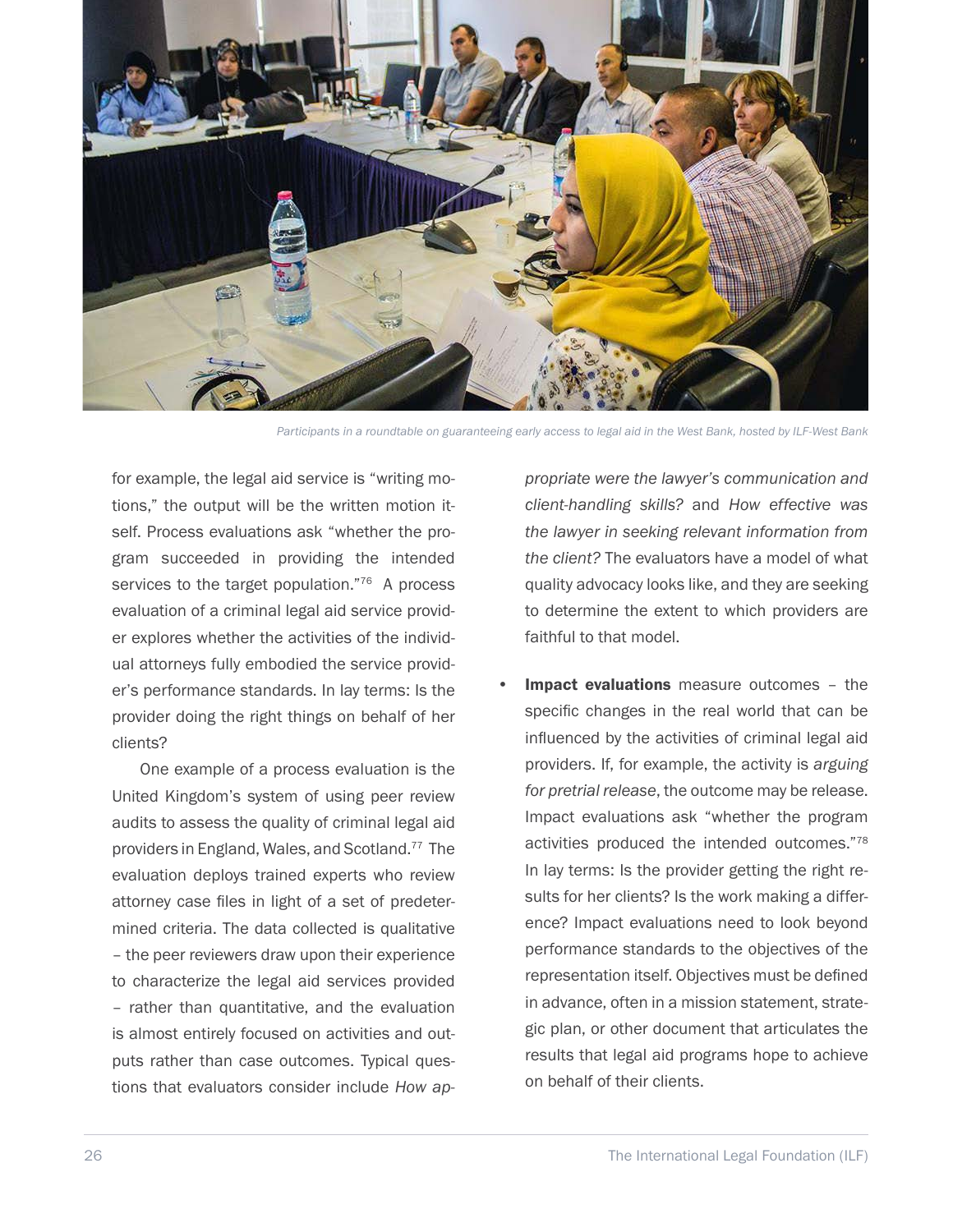Impact evaluations can be difficult in the legal aid context, in part because "outcomes are beyond the direct control of program staff and may be heavily dependent upon external factors such as the court system."<sup>79</sup> An attorney cannot, by herself, determine the results of her activities aimed at pretrial release: the outcome will be determined, in part, by the prosecutor, the client's record and community ties, and of course the judge. The attorney's activities will be, at most, a contributing factor. A strong impact evaluation will therefore control for factors beyond the provider's activities.

Criminal legal aid activities can contribute to many different kinds of real-world outcomes, only some of which – like pretrial release, in the example given above – are empirically provable from data generally collected in justice systems. Providers structuring evaluations may find it useful to distinguish between case outcomes and perceptual outcomes. Case outcomes are the case-level results of provider activities, and are measurable using objective and externally-verifiable data. Examples can include dismissals, convictions, and sentence lengths. Perceptual outcomes are the results of provider activities that are measurable in terms of the changes in perception by clients and others. Examples can include client satisfaction with the representation, client agreement that the case outcome was fair, and community trust in the justice system.

An example of an impact evaluation that looked at both case outcomes and perceptual outcomes is the assessment of the quality of services delivered by a public defender pilot project – the Public Defense Solicitor's Office – in Scotland at the turn of the millennium.<sup>80</sup> The evaluators gathered information on 2,600 cases, comparing outcomes experienced by public defenders versus private legal aid providers. Among the outcomes considered were the rate of guilty pleas; the percentage of clients who were ultimately sentenced to serve time in prison; and the average sentence lengths imposed on imprisoned clients. The reviewers also looked at the clients' opinions of their lawyers, conducting interviews to determine levels of client trust and satisfaction. Here, as opposed to in a process evaluation, the evaluators were less concerned with how the providers did their work and more concerned with the impact of the work on their clients: The question was not *did they render the intended services* but *did they achieve the intended results*.

Cost-benefit evaluations also look at outcomes, but express those outcomes in terms of monetary costs and benefits. "Cost-benefit analysis translates the program impact into monetary terms and compares these benefits with the costs of operating the program."81 In lay terms, these evaluations ask: was the result worth it? $82$ 

An example of a cost-benefit evaluation is a study, released in 2012, that compared the costs of a full-time public defense office with the costs of assigned private counsel in Wichita County, Texas, in the United States. The study gathered quantitative data to examine outcomes including pretrial release rates, pretrial dismissal rates, percentage of clients sentenced to post-conviction imprisonment, and average sentence length of imprisoned clients. The study then monetized the outcomes, calculating the costs and savings to the county budget of using public defenders versus private counsel given differential outcome rates. For instance: Public defenders were found to generate more case dismissals, which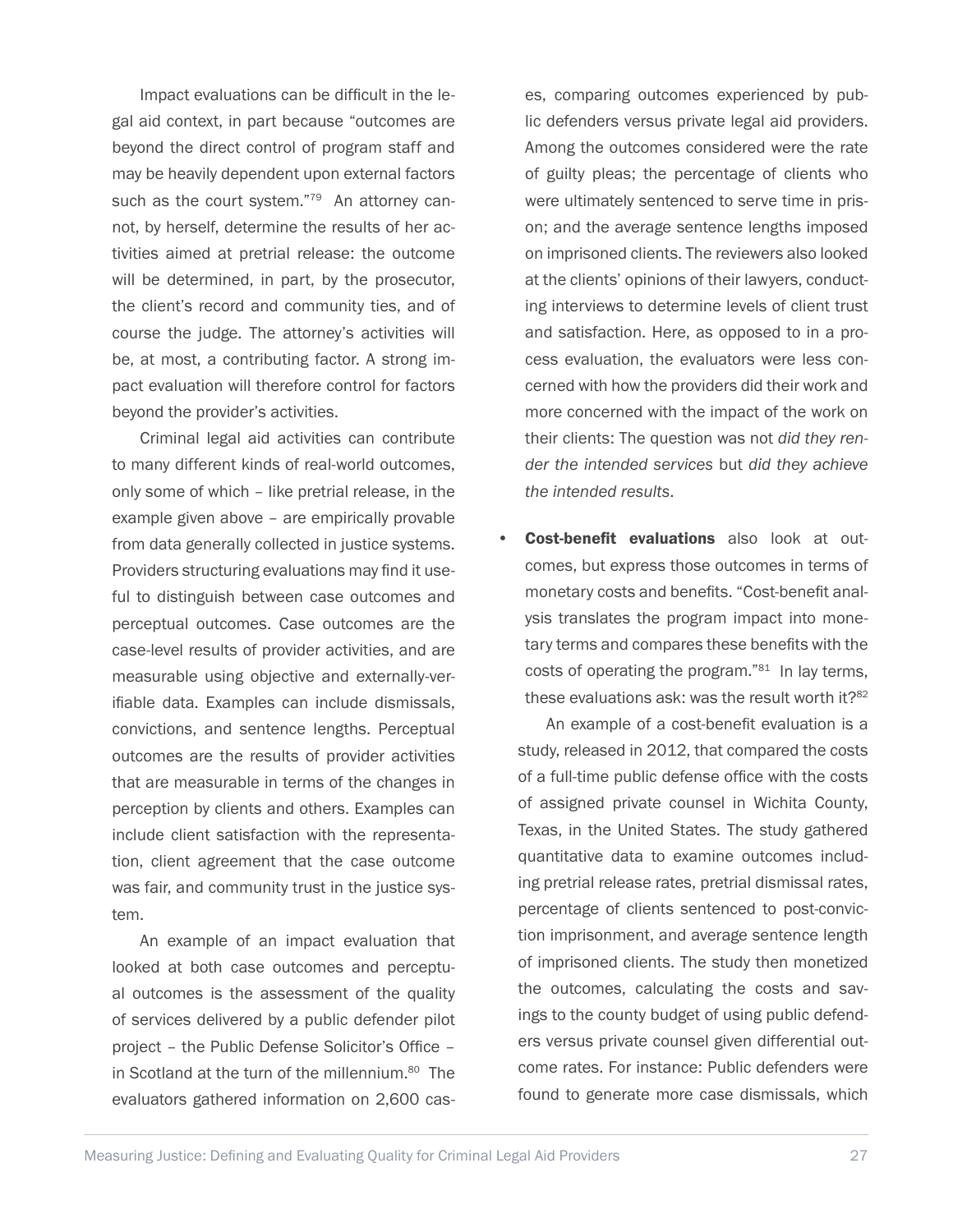

*ILF-West Bank lawyers are preparing their defense in a criminal case, under the mentorship of ILF-West Bank Country Director Nael Ghannam, and an international fellow, an experienced criminal defense lawyer from the UK*

meant savings to the county from reduced case processing costs, and savings to clients in terms of increased income as a result of spending fewer days in jail pretrial. After accounting for some offsetting costs, the study concluded: "In total the office generates a net benefit of \$204 to the county and \$160 in personal benefits for each client, yielding a total benefit of \$364 per case."<sup>83</sup>

#### What Should We Measure?

As the discussion above shows, criminal legal aid evaluations all have some characteristics in common. First: They begin with the articulation of clear benchmarks, whether performance standards or program objectives. Second: They collect and analyze data to determine whether those benchmarks have been achieved. It follows that the metrics selected by criminal legal aid providers will necessarily depend on the uses to which the resulting data will be put.

A very few legal aid systems have invested a great deal of time in developing exhaustive lists of metrics that respond to comprehensive evaluation plans looking at process, impact, and cost-effectiveness.84 Some of those systems have also deployed computerized case management systems that facilitate the easy entry, aggregation, and analysis of data to support evaluations. But, as a rule, criminal legal aid systems, service providers, and individual providers often lack the wherewithal, at this stage in the field's evolving commitment to measurement and evaluation, to collect every conceivable data point in pursuit of an answer to every imaginable question about the nature, quality, costs, and benefits of legal aid services.

This report has urged the development of consensus performance standards that can be adapted and deployed by jurisdictions around the world. Those standards could be complemented with a recommended set of performance metrics that can be used – again, with appropriate local adaptations – as the basis of quality assurance programs across the globe.

Those metrics, at least at the outset, need not be comprehensive or support unworkably ambitious evaluation plans. Instead, the community might consider – just as individual providers and services providers who are considering launching programs of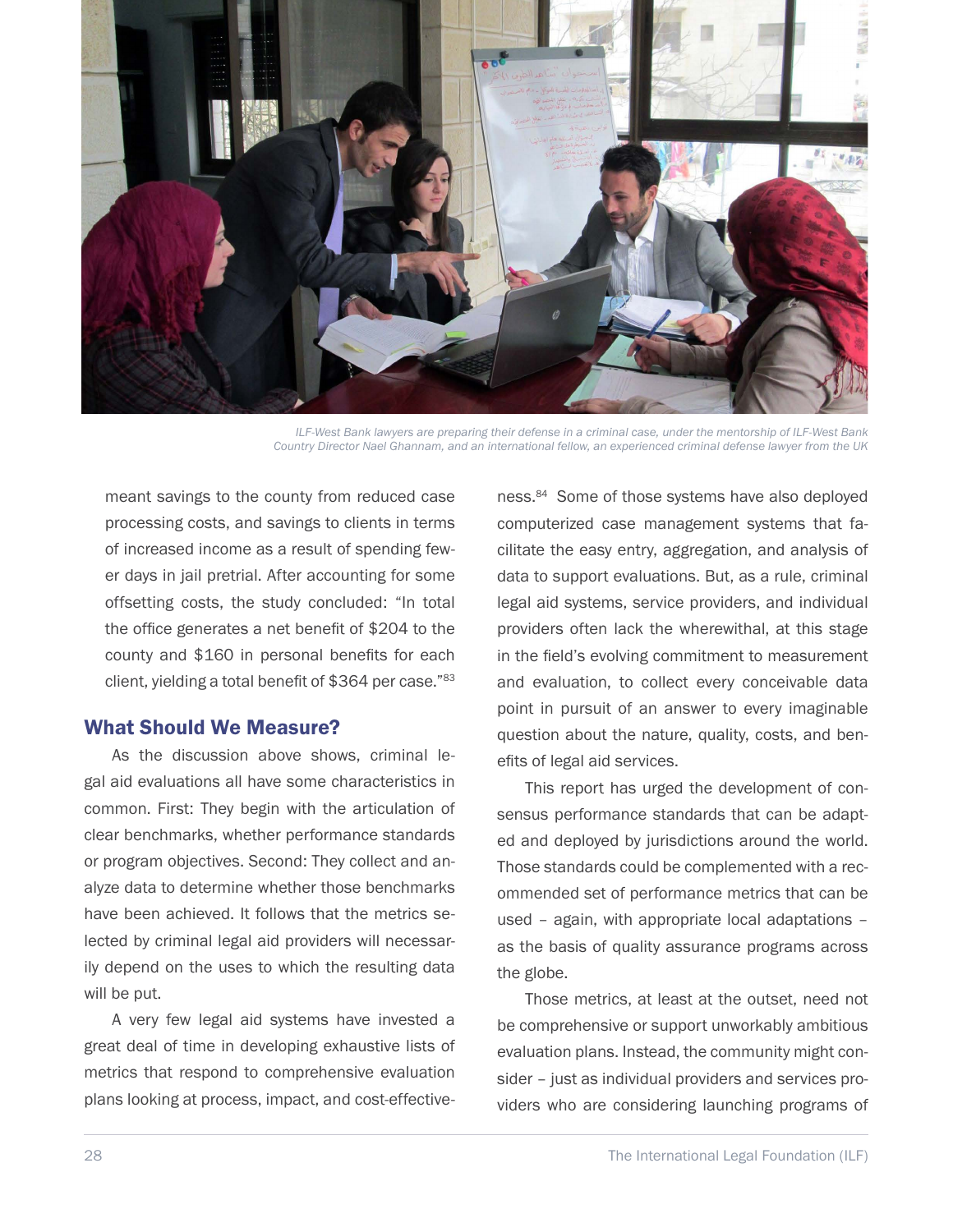

How do we measure quality? We can't just consider results. Sometimes dedicated lawyers do a terrific job but lose. And sometimes lawyers do nothing at all but get good outcomes because the government's case was weak, not because of quality lawyering. So we look at both outcomes and outputs.

> Ajay Shankar Jha Country Director, International Legal Foundation – Nepal

measurement may wish to consider – selecting metrics in light of a set of relatively simple criteria. Metrics should be:

- 1. Instrumental The selection of metrics should be driven by the evaluation needs;
- 2. Feasible The metrics should be relatively easy to collect;
- 3. Profound The metric should say something important about the subject of the evaluation; and
- 4. Intuitive It should be easy for a layperson to understand the relationship between the metric and the subject of the evaluation.<sup>85</sup>

To illustrate, consider *Figure 4* – a model evaluation plan for a jurisdiction that wishes to evaluate both process and impact, based on the practice principles set out in Part II, above. For each of those principles, the jurisdiction has selected just a few activities that it considers particularly important. It now wishes to measure outputs and outcomes related to each of those activities so that it can determine whether it is rendering the intended services (this is the process part of the evaluation) and achieving the intended outcomes (this is the impact part of the evaluation), which it has defined as maximizing both client liberty and client satisfaction. Here, too, it has not sought to be comprehensive,

but instead to select a small number of output and outcome metrics that are relatively easy to collect and which it considers both *profound* and *intuitive*.

This evaluation plan depicts the relationship between activities, outputs, perceptual outcomes, and case outcomes. It makes explicit – and thus opens up for interrogation and refinement – the assumptions that underlie the evaluation's hypothesis about why the planned activities should generate the projected outcomes. It puts the jurisdiction in position to explore the quality of its work in terms of fidelity to the performance standards that the jurisdiction has embraced as representing best practices derived from international norms. Over the run of many cases, it allows the jurisdiction to test whether and how best practices actually make a difference in the lives of clients. And it allows the jurisdiction to set performance benchmarks against which it can plan and measure quality improvement into the future.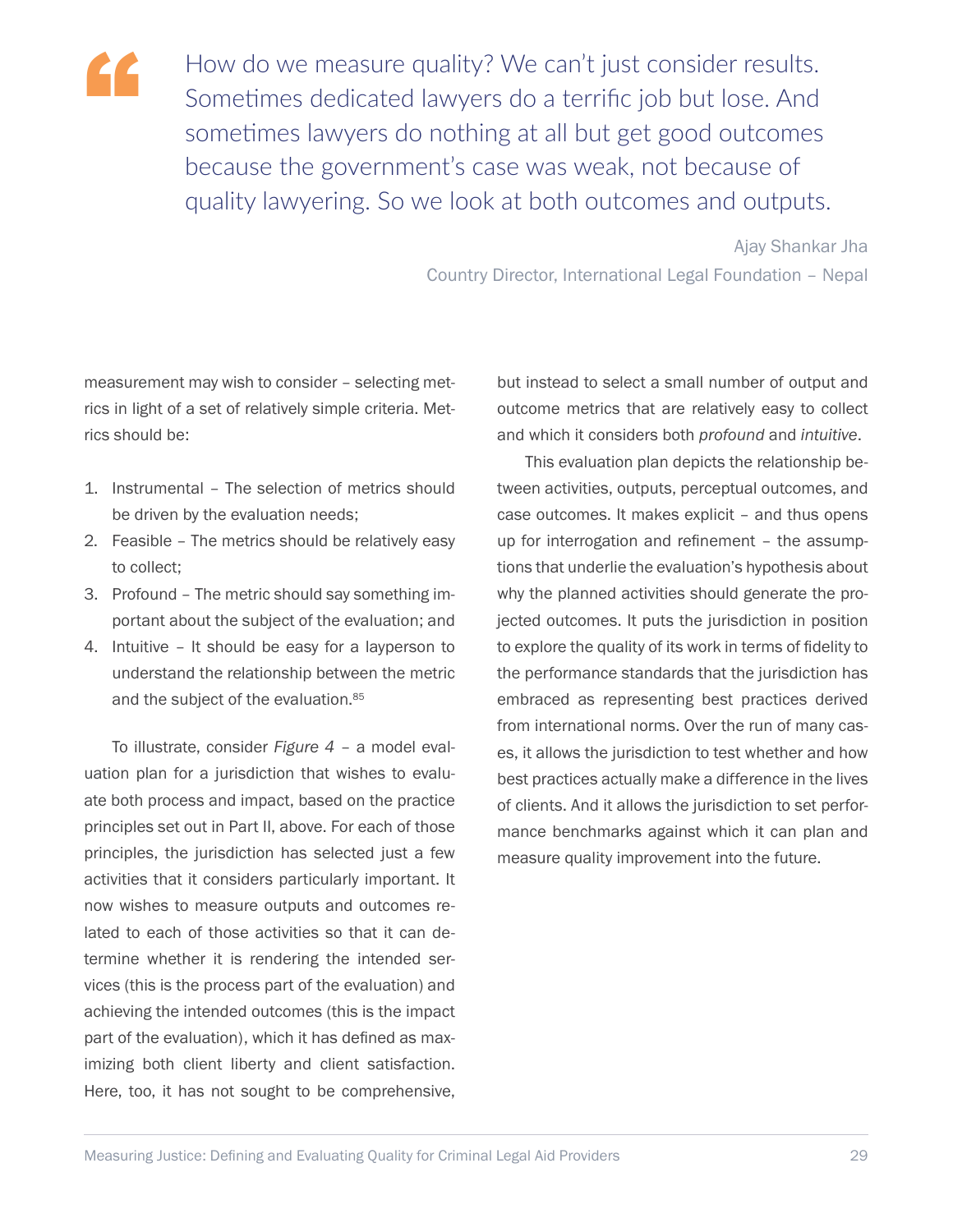#### PRACTICE PRINCIPLES

Criminal legal aid lawyers should be guided by the following principles, which can be broken down into individual activities and encoded in standards…

#### KEY ACTIVITIES

The practice principles, embodied in performance standards mandate that criminal legal aid lawyers conduct the following activities, organized by stage of the case…

- 1. Provide Early Representation A legal aid provider should endeavor to meet with the client at or near the time of arrest or initial detention, and before any interrogation; and should interview clients within 24 hours of appointment or assignment to their case.
- 2. Provide Client-Centered Advocacy A legal aid provider should counsel the client thoroughly and empower the client to make all of the important decisions in the case.
- 3. Advocate for Pretrial Liberty A legal aid provider should advocate for the client's release from pretrial custody at the earliest possible opportunity and throughout the case, as appropriate.
- Perform an initial client interview within 24 hours of appointment
- Perform a comprehensive client interview within 72 hours of appointment
- Request a hearing to advocate for the client's pretrial release, if a hearing is not automatically granted as a right
- Communicate with clients to prepare them in advance of every court hearing
- Report every prosecution plea offer to the client and discuss it thoroughly

- 4. Engage in Independent Fact Investigation A legal aid provider should conduct an independent fact investigation, including visiting the scene of the alleged offense and interviewing all potential witnesses in the case.
- Direct a complete fact investigation in every case
- Attempt to interview every known witness
- Visit the alleged crime scene and the scene of arrest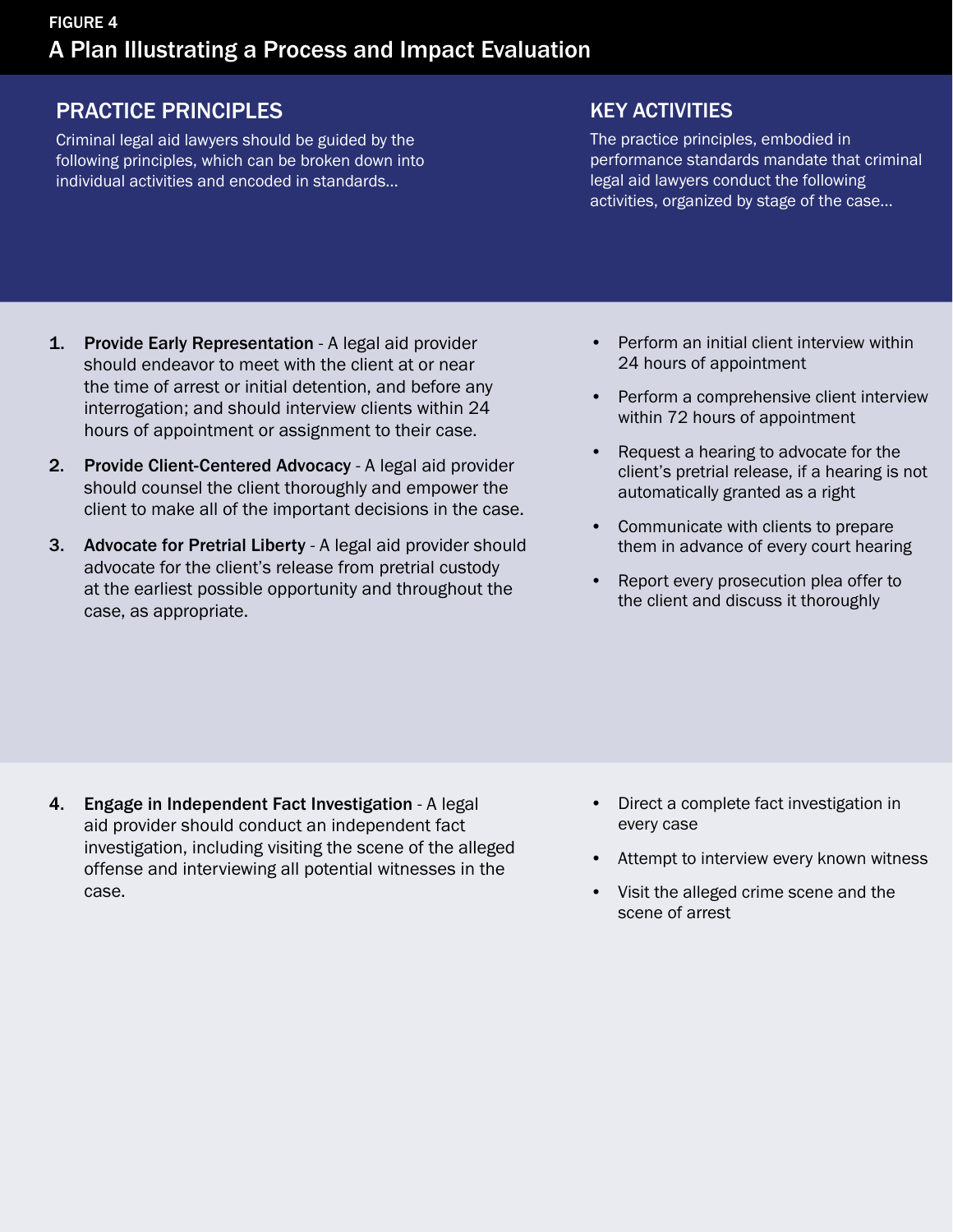#### KEY OUTPUT MEASURES

If lawyers conduct these activities, they will produce the following evidence of service delivery, which can be used in a process evaluation of their work…

#### KEY PERCEPTUAL OUTCOMES

If completed, the activities will lead to the following short-term changes in perceptions about advocacy, the justice system, and clients' own sense of self-actualization, if all other things are held equal…

#### KEY CASE OUTCOMES

If completed, the activities will lead to the following short-term results in clients' cases, if all other things are held equal…

- % of cases in which the lawyer conducts an initial interview within 24 hours of appointment
- % of cases in which the lawyer conducts a comprehensive interview within 72 hours of appointment
- % of cases in which the client is detained pretrial and the lawyer files or orally makes a motion for pretrial release
- # of client communications (inperson meetings, phone calls, and written communications)/ case
- Increase in % of clients who report satisfaction with the amount of time that their attorney spends with them
- Increase in % of clients who report satisfaction with their attorney's advice
- Increase in % of clients who report that they trust their attorney
- Increase in % of clients who agree that they were empowered to make the important decisions in their case
- Increase in % of clients who are free while awaiting trial
- Increase in % of clients who are given a bail amount that they can afford
- Increase in % of clients who complete terms of probation satisfactorily

- % of cases in which the file contains a written investigation plan
- % of cases in which at least one witness is interviewed outside of court
- % of cases in which the attorney and/or an investigator visits the alleged crime scene
- Increase in % of clients who are satisfied that their attorney is fighting for them
- Increase in % of cases that result in pre-trial dismissal
- Increase in % of cases that result in acquittal or a lesserincluded verdict at trial
- Increase in % of clients who receive a trial-stage outcome that is more favorable than guilty as charged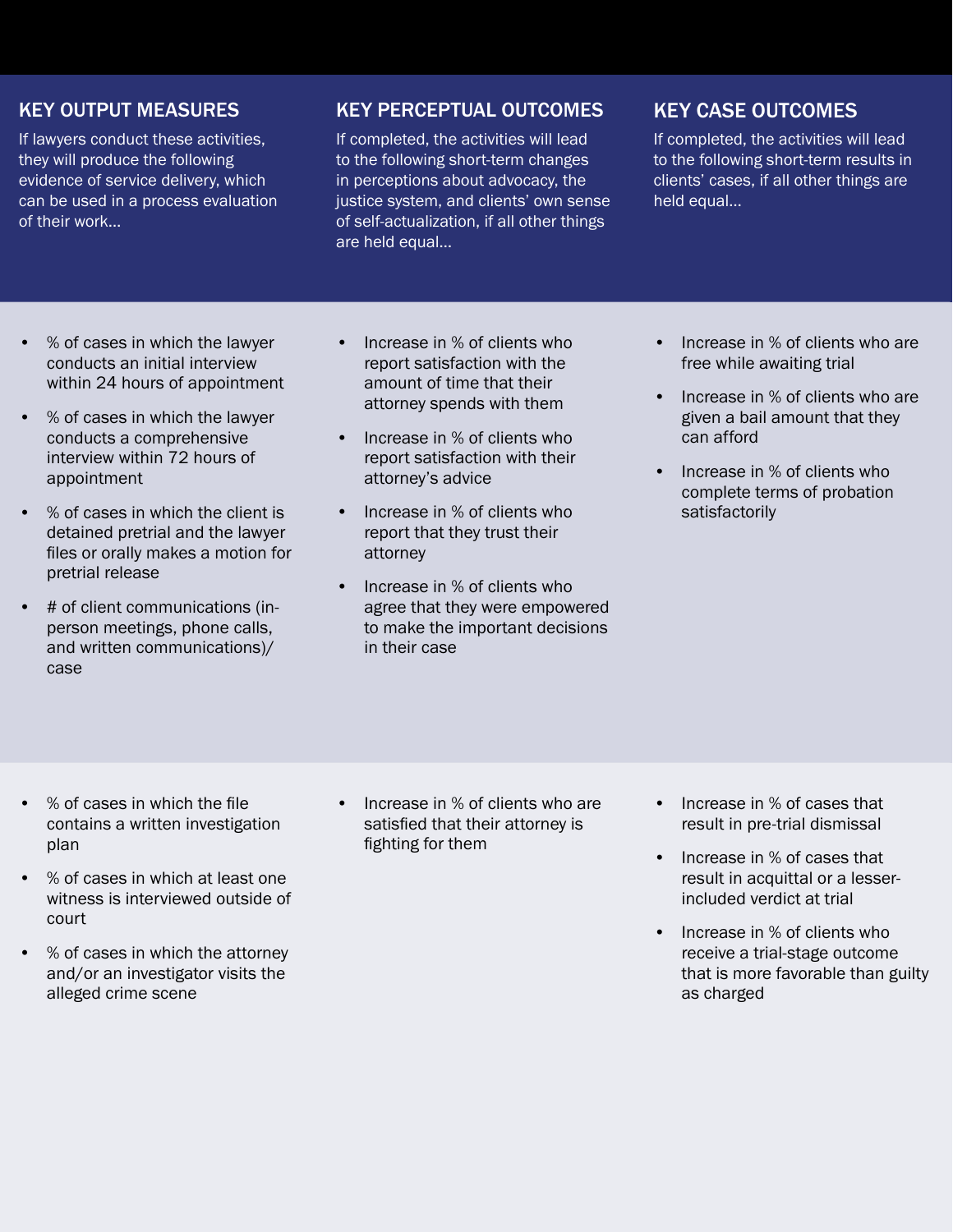#### PRACTICE PRINCIPLES

Criminal legal aid lawyers should be guided by the following principles, which can be broken down into individual activities and encoded in standards…

#### KEY ACTIVITIES

The practice principles, embodied in performance standards mandate that criminal legal aid lawyers conduct the following activities, organized by stage of the case…

- 5. Engage in Diligent Preparation A legal aid provider should develop coherent, creative, and comprehensive case plans and strategies, and prepare carefully and thoroughly for every court hearing.
- 6. Engage Expert Assistance A legal aid provider should consider engaging expert consultants and witnesses wherever appropriate.
- 7. Engage in Pretrial Litigation A provider should timely file and argue all pretrial pleadings that may be advantageous for the client, applying the substantive and procedural law with skill and expertise.
- 8. Defend the Client at Trial A legal aid provider should present clear, focused, forceful arguments that deploy both law and facts effectively in support of a compelling trial theory, and should conduct skilled witness examinations.
- 9. Engage in Sentence Mitigation A legal aid provider should argue for the least restrictive result at sentencing, presenting the court with creative alternatives to imprisonment wherever appropriate.
- Prepare written trial materials for every case
- Develop and document compelling theory for every trial case
- Consult with experts and other professionals whenever appropriate
- File a written suppression motion wherever there is a colorable claim for relief
- File a written motion to dismiss wherever there is a colorable claim for relief
- Present cross-examinations that elicit facts supportive of the defense theory
- Develop and present creative sentencing proposals
- Introduce a defense case at sentencing wherever appropriate

- 10. File Appeals A legal aid provider should preserve a complete record for appeal and timely file appellate briefs that apply the law skillfully to raise every reasonable claim on the client's behalf.
- Timely object and make a complete record wherever appropriate
- Timely file an appeal from every conviction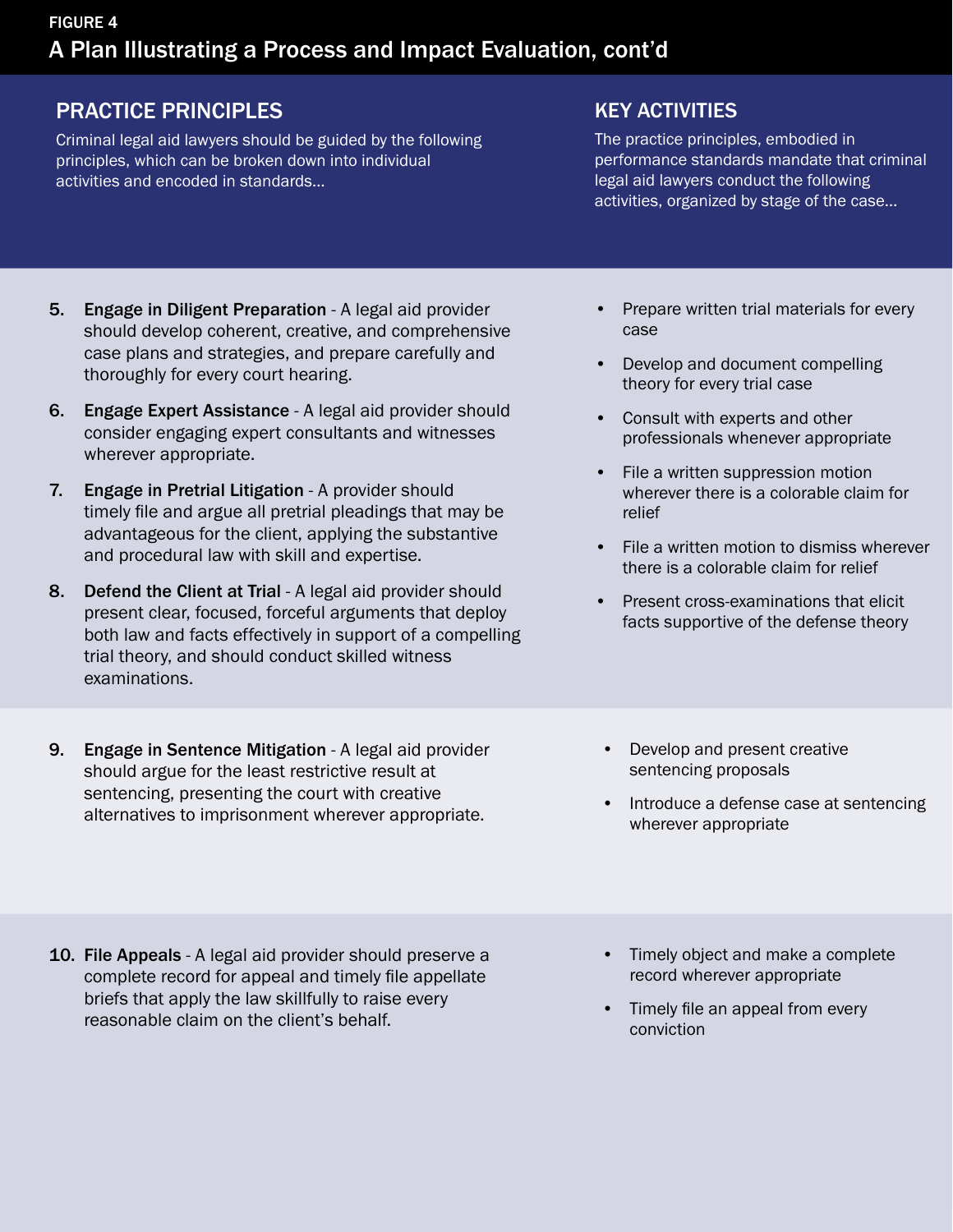#### KEY OUTPUT MEASURES

If lawyers conduct these activities, they will produce the following evidence of service delivery, which can be used in a process evaluation of their work…

KEY PERCEPTUAL OUTCOMES

If completed, the activities will lead to the following short-term changes in perceptions about advocacy, the justice system, and clients' own sense of self-actualization, if all other things are held equal…

#### KEY CASE OUTCOMES

If completed, the activities will lead to the following short-term results in clients' cases, if all other things are held equal…

- % of cases in which the attorney prepares written trial materials including an opening statement, closing argument, and written witness examinations
- % of cases in which a defense expert is retained
- # of written motions filed per case, by motion type
- Increase in % of clients who report satisfaction with their attorney's preparation
- Increase in % of clients who report satisfaction with their attorney's courtroom performance
- Increase in % of clients who report satisfaction with the outcome of their case
- Increase in % of clients who agree that their attorney is an expert in the law
- Increase in % of cases in which evidence is suppressed or excluded
- Increase in % of cases that result in pre-trial dismissal
- Increase in % of cases that result in acquittal or a lesserincluded verdict at trial
- Increase in % of clients who receive a trial-stage outcome that is more favorable than guilty as charged

- # of written sentencing plans prepared
- % of cases in which the defense calls one or more witnesses at sentencing
- Increase in % of clients who express satisfaction with the outcome of their case
- Increase in % convicted clients whose sentence does not include incarceration
- Reduction in average duration of sentence imposed on clients, as a fraction of the available maximum

- % of appellate claims that are deemed to be defaulted by court of appeals for failure to preserve the issue
- % of cases in which an appeal is filed
- Increase in % of clients who express satisfaction with the outcome of their case
- Increase in % of clients who are satisfied that their attorney is fighting for them
- Increase in % of clients who agree that their attorney is an expert in the law
- Increase in % of convictions that are reversed on appeal
- Increase in % of sentences that are reduced or vacated on appeal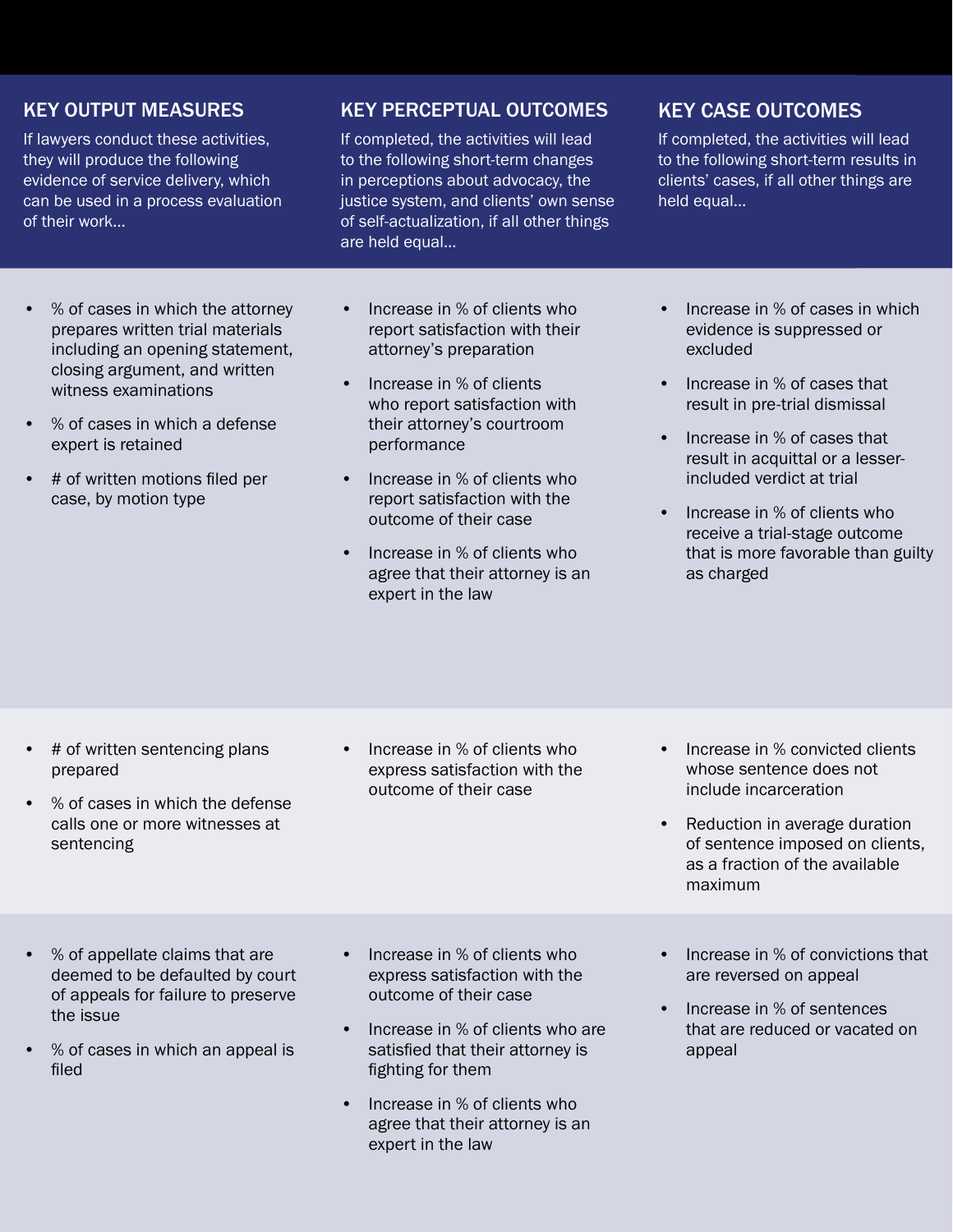## **Endnotes**

- 1. For an introduction to these terms, *see generally* W.K. Kellogg Foundation, *Using Logic Models to Bring Together Planning, Evaluation, and Action 2* (2004), available at http://www.smartgivers. org/uploads/logicmodelguidepdf.pdf.
- 2. *See generally* Tom R. Tyler and Jonathan Jackson, *Popular Legitimacy and the Exercise of Legal Authority: Motivating Compliance, Cooperation, and Engagement*, 20 Psych. Pub. Pol. and L. 78 (2014).
- 3. *See, e.g.*, Universal Declaration of Human Rights, Article 11(1); International Covenant on Civil and Political Rights, Article 14(3) (d).
- 4. United Nations Resolution 67/187, Annex, Paragraph 20.
- 5. An International Legal Foundation survey found that 153 out of 195 States surveyed grant the right to free legal aid to accused people in at least some cases. Survey on file with author.
- 6. *Aras v. Turkey* (No. 2), No. 15065/07, 18 November 2014, para. 40.
- 7. Researchers and the legal aid community have a great deal of work to do to measure quality and connect strong service provision to strong outcomes. Unfortunately, virtually all of the published research linking attorney activities to case outcomes appears to come from the United States and the United Kingdom. The need to spur research on quality defense processes and outcomes around the world is part of the reason for this report.
- 8. Bill Luchansky, *The Public Defense Pilot Projects: Washington State Office of Public Defense* 9 (2010), *available at* http://www. ncids.org/systems%20evaluation%20project/caseoutcome/research/washingtonPD.pdf.
- 9. United Nations Resolution 67/187, Annex, Paragraph 20.
- 10. Douglas L. Colbert et al., *Do Attorneys Really Matter? The Empirical and Legal Case for the Right of Counsel at Bail*, 23 Cardozo L. Rev. 1719, 1720 (2002).
- 11. See Christopher T. Lowenkamp et al., *Investigating the Impact of Pretrial Detention on Sentencing Outcomes* 3 (2013), available at http://www.arnoldfoundation.org/wp-content/uploads/2014/02/LJAF\_Report\_state-sentencing\_FNL.pdf.
- 12. James Anderson and Paul Heaton, *How Much Difference Does the Lawyer Make? The Effect of Defense Counsel on Murder Cases*, 122 Yale L.J. 154, 159 (2013).
- 13. Dottie Carmichael and Miner P. Barchmanks III, *Wichita County Public Defender Office: An Evaluation of Case Processing, Client Outcomes, and Costs* iii (2012), available at http://tidc.texas. gov/media/18620/wichitapdostudy101212.pdf.
- 14. For a researcher's articulation of the definition of quality legal aid, *see, e.g.*, Brian Ostrom, *The Meaning and Importance of Quality Legal Representation* (Lecture delivered October 29, 2015) *available at* https://www.ils.ny.gov/files/videos/Quality%20Conference/Day%201%20Brian%20Ostrom.mp4.
- 15. United Nations Resolution 67/187, Annex, Paragraphs 27-28, 37.
- 16. *See* United Nations Basic Principles on the Role of Lawyers, Principle 6.
- 17. *See, e.g.*, International Criminal Court, *Rules of Procedure and Evidence*, Rule 22(1) ("A counsel for the defence shall have established competence in international or criminal law and procedure…").
- 18. *See, e.g.*, United Nations Office on Drugs and Crime, *Early Access to Legal Aid in Criminal Justice Processes* 92-96 (2014) (detailing essential preparation steps for criminal legal aid counsel).
- 19. *See, e.g.*, United Nations Resolution 43/173, Annex, Principle 18 (setting out principles protecting the right of accused people to communicate with counsel.
- 20. *See* European Union Agency for Fundamental Rights (FRA) *et al., Handbook on European Law Relating to Access to Justice* 4.2.2 (2016) ("The right to legal assistance is a right to effective assistance and representa¬tion. The presence of a lawyer who has no opportunity to intervene to en¬sure respect for the accused or suspected person's rights is of no benefit to the accused or suspected person."). *And see, e.g.*, European Parliament, Directive 2013/48/EU, Article 3(3)(b) (requiring that counsel "be present and participate effectively."); United Nations Resolution 67/187, Annex, Paragraphs 27-28 (requiring legal aid "at all stages of the criminal justice process.").
- 21. *See, e.g.*, Cynthia G. Lee *et al., The Measure of Good Lawyering: Evaluating Holistic Defense in Practice*, 78 Albany L.J. 1215, 1235-1236 (comparing evaluation of process with evaluation of outcomes in gauging the quality of public defense services).
- 22. United Nations Resolution 67/187, Annex, Paragraph 14.
- 23. *Id*. at paragraph 3.
- 24. United Nations Office on Drugs and Crime, *Early Access to Legal Aid in Criminal Justice Processes* 83 (2014).
- 25. United Nations Resolution 67/187, Annex, Paragraph 71.
- 26. As used in international instruments, *effectiveness* refers to the capacity of a justice system to protect the right of indigent accused people to counsel, and *quality* representation is a component part of effectiveness. *See* United Nations Resolution 67/187, Annex, Paragraphs 27-28 (calling on states to "ensure that effective legal aid is provided promptly at all stages of the criminal justice process.").
- 27. *See, e.g.*, Ed Cape and Zaza Namoradze, *Effective Criminal Defence in Eastern Europe* 10-11 (2012) ("Fair trial, in terms of both process and outcome, without access to effective criminal defence, would require law enforcement agents and prosecutors to be completely neutral, and even-handed, and would require judicial authorities to take a proactive approach, taking nothing at face value. Experience and research evidence tells us that this is not possible, and even if it were, such a system would, at best, be paternalistic and undemocratic. Thus, fair trial requires suspects and defendants to have access to effective criminal defence.").
- 28. United Nations Resolution 67/187, Annex, Paragraph 1.
- 29. *See, e.g.*, European Convention for the Protection of Human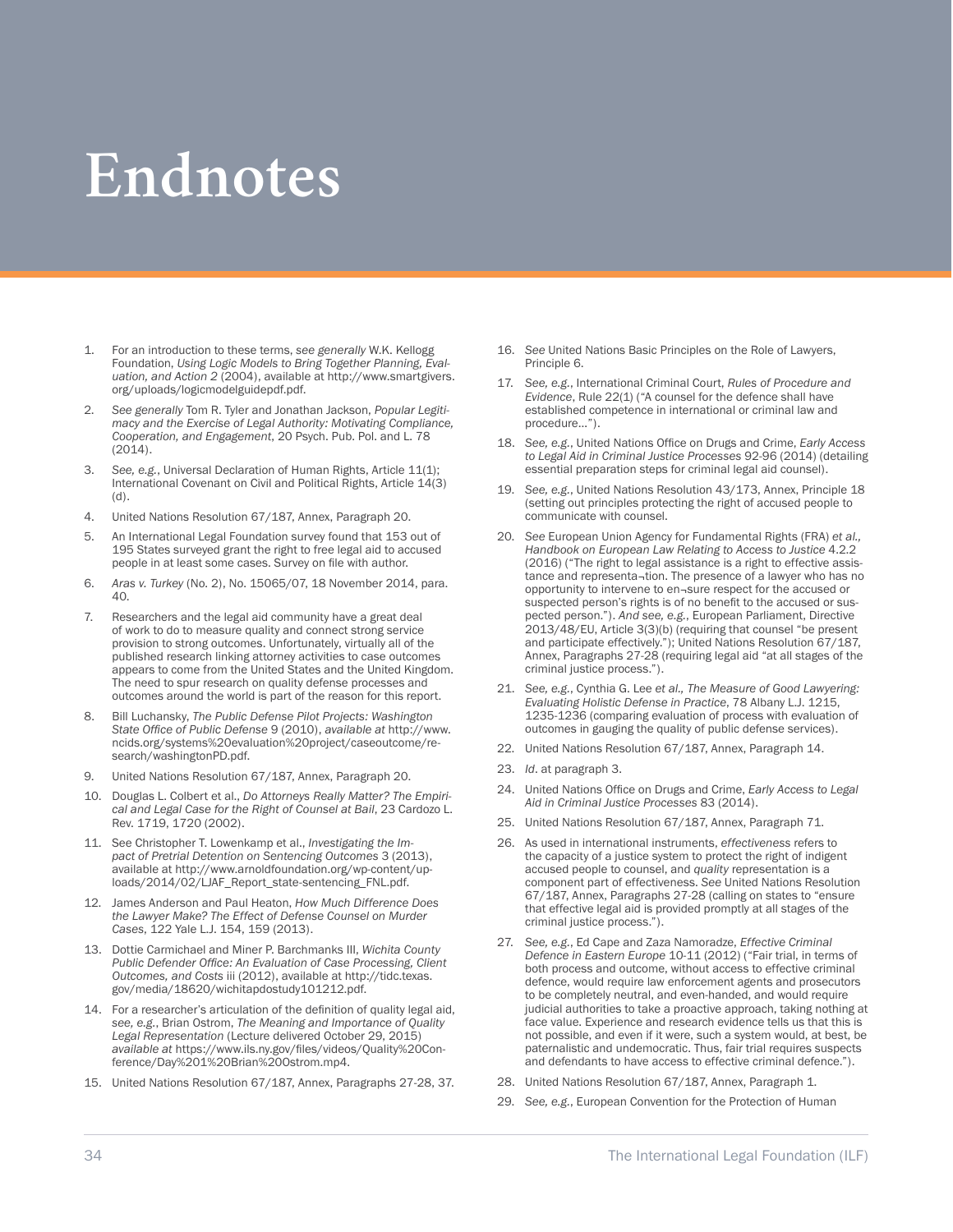Rights and Fundamental Freedoms, Article 5(3)-(4); American Convention on Human Rights, Article 7(5)-(6); African Charter on Human and Peoples' Rights, Article 6..

- 30. *See, e.g.*, International Covenant on Civil and Political Rights, Article 14(3)(g); American Convention on Human Rights, Article 8(3); Arab Charter on Human Rights, Article 16(6).
- 31. *See, e.g.*, International Covenant on Civil and Political Rights, Article 14(3)(c); African Charter on Human and Peoples' Rights, Article  $7(1)(d)$ .
- 32. *See, e.g.*, European Court of Human Rights, *Dayanan v. Turkey*, No. 7377/03, 13 October 2009, para. 32 ("[C]ounsel has to be able to secure without restriction the fundamental aspects of that person's defence: discussion of the case, organisation of the defence, collection of evidence favourable to the accused, preparation for questioning, support of an accused in distress and checking of the conditions of detention."); *Rompilla v. Beard*, 545 U.S. 374 (2005) (holding that counsel is ineffective for failing to conduct independent defense investigation).
- 33. *See, e.g.*, American Convention on Human Rights, Article 8 (guaranteeing every accused person "adequate time and means for the preparation of his defense"); European Convention for the Protection of Human Rights and Fundamental Freedoms, Article 6(3); ASEAN Human Rights Declaration, Paragraph 20.
- 34. *See, e.g.*, International Covenant on Civil and Political Rights Article 14(3)(e) (entitling an accused person to "obtain the attendance" of witnesses).
- 35. *See, e.g.*, Arab Charter on Human Rights, Article 16(5) ("The right to examine or have his lawyer examine the prosecution witnesses and to on defense according to the conditions applied to the prosecution witnesses."); American Convention on Human Rights, Article 8(f) ("[T]he right of the defense to examine witnesses present in the court and to obtain the appearance, as witnesses, of experts or other persons who may throw light on the facts.").
- 36. *See, e.g.*, Arab Charter on Human Rights, Article 16(7); African Charter on Human and Peoples' Rights, Article 7(1) ("Every individual shall have the right to have his cause heard. This comprises: (a) the right to an appeal to competent national organs against acts of violating his fundamental rights as recognized and guaranteed by conventions, laws, regulations and customs in force.").
- 37. The United States Supreme Court spoke directly to this point in its decision entrenching the right to counsel at state expense in felony cases. *See Gideon v. Wainwright*, 372 U.S. 335, 344-45 (1963) ("[A]ny person haled into court, who is too poor to hire a lawyer, cannot be assured a fair trial unless counsel is provided for him. This seems to us to be an obvious truth…. Even the intelligent and educated layman has small and sometimes no skill in the science of law. If charged with crime, he is incapable, generally, of determining for himself whether the indictment is good or bad. He is unfamiliar with the rules of evidence. Left without the aid of counsel, he may be put on trial without a proper charge, and convicted upon incompetent evidence, or evidence irrelevant to the issue or otherwise inadmissible. He lacks both the skill and knowledge adequately to prepare his defense, even though he have a perfect one.").
- 38. Ed Cape and Zaza Namoradze, *Effective Criminal Defence in Eastern Europe* 10-11 (2012.
- 39. *See, e.g.*, ASEAN Human Rights Declaration, Paragraph 20(1) ("Every person charged with a criminal offense shall be presumed innocent…").
- 40. United Nations Resolution 67/187, Annex, Paragraph 71.
- 41. For a study of the positive effects of standards on public defense in the United States, see Scott Wallace and David Carroll, *The Implementation and Impact of Indigent Defense Standards* (2003), available at https://www.ncjrs.gov/pdffiles1/nij/grants/205023. pdf.
- 42. U.S. Department of Justice, Office of Justice Programs, *Redefining Leadership for Equal Justice: Final Report of National Symposium on Indigent Defense* 14 (2000).
- 43. Legal Aid Reformers' Network, *Model Code of Conduct for Legal Aid Lawyers in Criminal Cases & Model Practice Standards for Criminal Defense* (2014).
- 44. National Legal Aid and Defender Association, *Performance Guidelines for Criminal Defense Representation* (2010). Many individual jurisdictions and individual offices in the United States have crafted their own individualized performance standards in light of state laws and local practices. *See, e.g.*, Louisiana Public Defender Board, *Trial Court Performance Standards* (2010), available at http://lpdb.la.gov/Supporting%20Practitioners/ Standards/txtfiles/pdfs/LPDB%20Trial%20Court%20Performance%20Standards.pdf.
- 45. Performance Standards for the International Legal Foundation's public defender offices in the West Bank and Nepal are on file with the author.
- 46. *See, e.g.*, European Convention for the Protection of Human Rights and Fundamental Freedoms, Article 6(3)(c); African Charter on Human and Peoples' Rights, Article 7(1)(c); United Nations Basic Principles on the Role of Lawyers, Principles 8, 22.
- 47. *See, e.g.*, International Covenant on Civil and Political Rights, Article 14(3)(g); American Convention on Human Rights, Article 8(3); Arab Charter on Human Rights, Article 16(6).
- 48. *See, e.g.*, European Convention for the Protection of Human Rights and Fundamental Freedoms, Article 5(3)-(4); American Convention on Human Rights, Article 7(5)-(6); African Charter on Human and Peoples' Rights, Article 6.
- 49. *See, e.g.*, United Nations Basic Principles on the Role of Lawyers, Principle 15.
- 50. *See, e.g.*, International Legal Foundation, *Performance Standards for Nepal* 2 ("Within 24 hours of appointment, defense counsel must consult with the client and advise the client of the charges filed against him/her, the information used by the prosecution to support the charges, the court procedures and his/her bail status… Within 72 hours after the first consultation, defense counsel should conduct a Comprehensive Client Interview."); Legal Aid Reformers' Network, *Model Code of Conduct for Legal Aid Lawyers in Criminal Cases & Model Practice Standards for Criminal Defense* 1.3.1; National Legal Aid and Defenders Association, *Performance Guidelines for Criminal Defense Representation* 2.1.
- 51. *See* Christopher T. Lowenkamp *et al*., *Investigating the Impact of Pretrial Detention on Sentencing Outcomes* 3 (2013) (finding that "detained defendants are over four times more likely to be sentenced to jail and over three times more likely to be sentenced to prison than defendants who are released at some point pending trial.") *availabl*e *at* http://www.arnoldfoundation.org/wp-content/ uploads/2014/02/LJAF\_Report\_state-sentencing\_FNL.pdf.
- 52. *See* American Bar Association, *Standards for Criminal Justice: Prosecution and Defense Function*, 3d ed., 4.5.1, 4.5.2 (1993).
- 53. *See, e.g.*, European Court of Human Rights, *Dayanan v. Turkey*, No. 7377/03, 13 October 2009, para. 32; *Rompilla v. Beard*, 545 U.S. 374 (2005).
- 54. *See, e.g.*, Dottie Carmichael and Miner P. Barchmanks III, *Wichita County Public Defender Office: An Evaluation of Case Processing, Client Outcomes, and Costs* iii (2012). Ghadanfar Kamanji, the legal director at the International Legal Foundation's public defender office in the West Bank, explained it this way: "Now that we have adopted performance standards, we perform field investigation in every case. We visit crime scenes, take pictures, and interview witnesses. We get more dismissals and acquittals now. Investigation makes a real, meaningful difference." (Interview notes on file with author).
- 55. National Legal Aid and Defenders Association, *Performance Guidelines for Criminal Defense Representation* 4.1(a); International Legal Foundation, *Performance Standards for Nepal* 2 (requiring providers to take investigation steps including "interviewing witnesses and police officers, visiting the scene of the incident, photographing the scene as well as any injuries to the client or damage to property, collecting evidence and viewing evidence in the possession of the government…").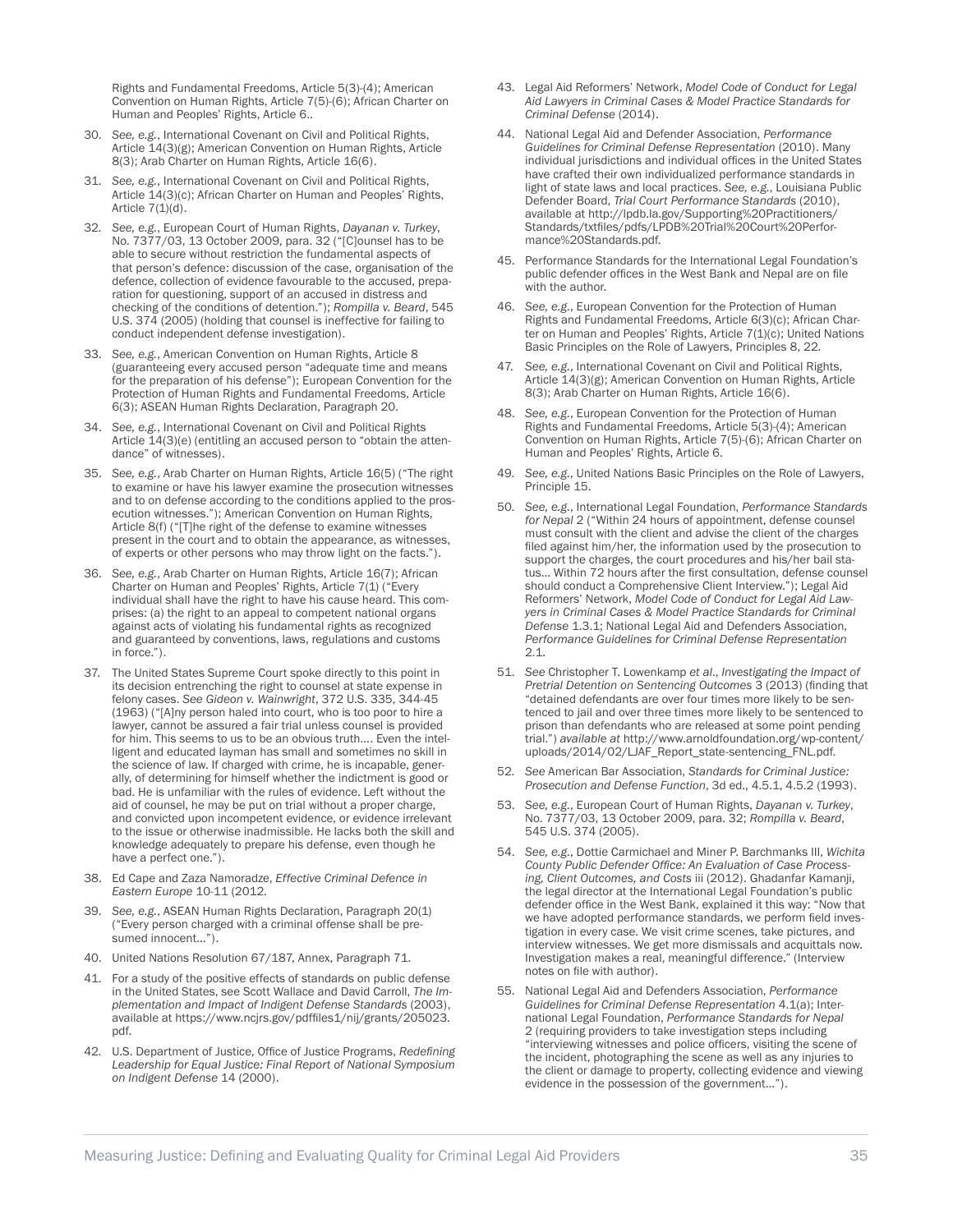- 56. *See, e.g.*, American Convention on Human Rights, Article 8; European Convention for the Protection of Human Rights and Fundamental Freedoms, Article 6(3); ASEAN Human Rights Declaration, Paragraph 20.
- 57. *See, e.g.*, American Convention on Human Rights, Article 8(1) (guaranteeing every person the right to a hearing for the determination of his or her rights).
- 58. *See* Legal Aid Reformers' Network, *Model Practice Standards for Criminal Defense* 2.1.1. ("The lawyer should develop an active defence strategy for handling the case which s/he explains to the client at the earliest appropriate stage and which the client agrees."); 2.1.6 (suggesting that lawyers seek expert assistance as a source of learning about the case).
- 59. *See, e.g.*, National Legal Aid and Defenders Association, *Performance Guidelines for Criminal Defense Representation* 5.1(a) ("Counsel should consider filing an appropriate motion whenever there exists a good-faith reason to believe that the applicable law may entitle the defendant to relief which the court has discretion to grant."); Legal Aid Reformers' Network, *Model Code of Conduct for Legal Aid Lawyers in Criminal Cases & Model Practice Standards for Criminal Defense* 2.4.5.
- 60. *See, e.g.*, ASEAN Human Rights Declaration, Paragraph 20 ("No person shall be held guilty of any criminal offense… which did not constitute a criminal offense… at the time when it was committed"; "No person shall be liable to be tried or punished again for an offence for which he or she has already been finally convicted or acquitted…").
- 61. *See* Arab Charter on Human Rights, Article 16(5) ("The right to examine or have his lawyer examine the prosecution witnesses and to on defense according to the conditions applied to the prosecution witnesses.").
- 62. *See, e.g.*, International Covenant on Civil and Political Rights Article 14(3)(e) (entitling an accused person to "obtain the attendance" of witnesses).
- 63. *See, e.g.*, International Covenant on Civil and Political Rights Article 9 (right to liberty), Article 7 (right against cruel, inhuman, or degrading treatment);
- 64. *See, e.g.*, International Covenant on Civil and Political Rights Article 14(5) ("Everyone convicted of a crime shall have the right to his conviction and sentence being reviewed by a higher tribunal according to law."); Arab Charter on Human Rights, Article 16(7).
- 65. *See* International Legal Foundation, *General Standards of Performance* 7.
- 66. Michael Tonry, *Evidence, Ideology, and Politics in the Making of American Criminal Justice Policy*, 42 Crime and Justice 1 (2013) (characterizing indigent defense systems as operating in an "evidence-free zone.").
- 67. Jennifer Laurin, *Gideon by the Numbers: The Emergence of Evidence-Based Practice in Indigent Defense*, 12 Oh. State J. Crim. Law 325, 334 (2015). And *see, e.g.*, Cara H. Drinan, *Getting Real About Gideon: The Next Fifty Years of Enforcing the Right to Counsel*, 70 Wash. & Lee L. Rev. 1309, 1322 (2013) (describing the ways in which "defenders operated below the data radar") (internal quotation omitted); Marea Beeman, *Using Data to Sustain and Improve Public Defense Programs* 1 (2012) *available at* http://texaswcl.tamu.edu/reports/2012\_JMI\_Using\_Data\_in\_ Public\_Defense.pdf ("Despite the value that data have for improving indigent defense, relatively little is known nationally about the types of data typically collected by defenders, how these data are managed and analyzed, and how best to use data.").
- 68. *Id*. at 336.
- 69. Jenny Roberts & Ronald F. Wright, *Training for Bargaining*, 57 Wm. & Mary L. Rev. 1445, 1489 (2016) (bemoaning the fact that "[i]ndigent defender offices – dealing with high workloads, low staffing, and constant underfunding – collect very little data.").
- 70. Jennifer Laurin, *Gideon by the Numbers: The Emergence of Evidence-Based Practice in Indigent Defense*, 12 Oh. State J. Crim. Law 325, 336 (2015).
- 71. Margaret Gressens and Daryl Atkinson, *The Challenge: Evaluating Indigent Defense: North Carolina Systems Evaluation Project Performance Measures Guide* 1 (2012), available at http://www. ncids.org/Systems%20Evaluation%20Project/performancemeasures/PM\_guide.pdf.
- 72. Pamela Metzger and Andrew Guthrie Ferguson, *Defending Data*, 88 S. Cal. L. Rev. 1057, 1110 (2015).
- 73. *See* Cynthia G. Lee et al., *The Measure of Good Lawyering: Evaluating Holistic Defense in Practice*, 78 Albany L.J. 1215, 1234  $(2015).$
- 74. *Id*.
- 75. *Id*.
- 76. *Id*. at 1235.
- 77. *See generally* Avrom Sherr and Alan Paterson, *Professional Competence, Peer Review and Quality Assurance in England and Wales and in Scotland*, 45 Alberta L. Rev. 151 (2008).
- 78. *See* supra n. 73, p. 1236.
- 79. *Id*.
- 80. *generally* Cyrus Tata et al., *Does Mode of Delivery Make a Difference to Criminal Case Outcomes and Clients' Satisfaction? The Public Defence Solicitor Experiment*, 2004 Criminal Law Review 120.
- 81. *See supra* n. 73, p. 1236.
- 82. It is important to distinguish between cost-benefit analysis, which monetizes all aspects of the equation and therefore leaves open the possibility of compromising critical goals in the name of cheapness, and cost-effectiveness analysis, which takes the goals of criminal legal aid – including the vindication of inalienable rights – to be fixed, and only seeks "to determine the least costly means of realizing those goals." Jennifer Laurin, *Gideon by the Numbers: The Emergence of Evidence-Based Practice in Indigent Defense*, 12 Oh. State J. Crim. Law 325, 364 (2015).
- 83. Dottie Carmichael and Miner P. Barchmanks III, *Wichita County Public Defender Office: An Evaluation of Case Processing, Client Outcomes, and Costs iii* (2012) available at http://tidc.texas.gov/ media/18620/wichitapdostudy101212.pdf.
- 84. *See, e.g.*, Margaret Gressens and Daryl Atkinson, *The Challenge: Evaluating Indigent Defense: North Carolina Systems Evaluation Project Performance Measures Guide* 1 (2012), *available at*  http://www.ncids.org/Systems%20Evaluation%20Project/performancemeasures/PM\_guide.pdf (charting the results of seven years of study and listing hundreds of metrics that support evaluation of progress towards dozens of objectives); Ziyad Hopkins, *The Committee for Public Counsel Services Answering Gideon's Call Project: Best Practices, Objectives, and Performance Indicators* (2014), available at https://www.publiccounsel.net/ cfo/wp-content/uploads/sites/8/2014/12/Best-Practices-Objectives-and-Performance-Indicators.pdf; Marea Beeman, *Basic Data Every Defender Program Needs to Track* (2014), *available at* http://www.nlada.org/sites/default/files/pictures/BASIC%20 DATA%20TOOLKIT%2010-27-14%20Web.pdf.
- 85. Three of these criteria feasible, profound, and intuitive were proposed by Andrew Davies, the Director of Research at the New York State (U.S.A.) Office of Indigent Legal Services. See Andrew Davies, How Should the We Track Criminal Defense in the USA and Beyond? (2016), blog post available at https://www.ils. ny.gov/content/how-should-we-track-criminal-defense-usa-andbeyond-0.